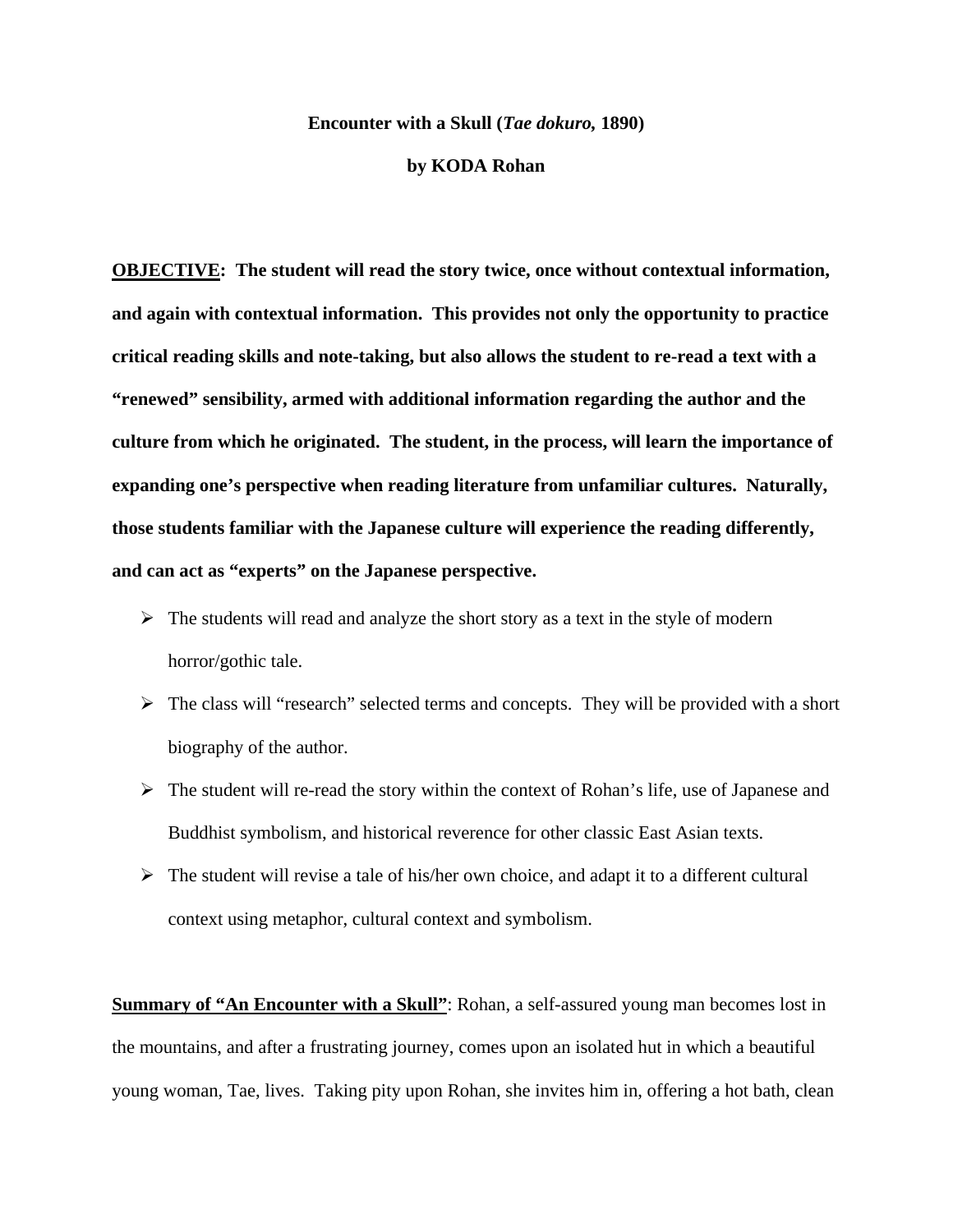clothes and dinner. Eventually, she encourages him to stay the night, and after agreeing to her request, Rohan proceeds to fall asleep. After several hours, he realizes that she has given him the only bedding she has, and so the two argue as to who shall sacrifice comfort in order to sleep. Eventually, she surprises Rohan when she invites him to share her bed. Rohan deliberates her offer, but refuses it because he fears that he will not be able to contain his physical attraction to her. He then convinces her to tell her story. Tae was from wealthy family whose mother condemned her to loveless (and celibate) life. A young nobleman dies of a broken heart when she rejects his love. Tae falls into a madness, and follows the young man's spirit into the mountains where she meets a wise man who teaches her to live life with understanding and grace. As she finishes her story, the sun begins to rise, the house and the young woman vanishes, leaving only a bleached skull at Rohan's feet. Upon reaching the neighboring village, Rohan learns of a hideous leperous woman who has recently disappeared into the mountains, never to be seen again.

**Literary Terms**: Review the following terms with students.

allegory allusion archetype symbol

**Pre-Reading:** The students will write a short story or teleplay with the title "An Encounter with a Skull." They should include at least two characters, and the use of a symbol. The story should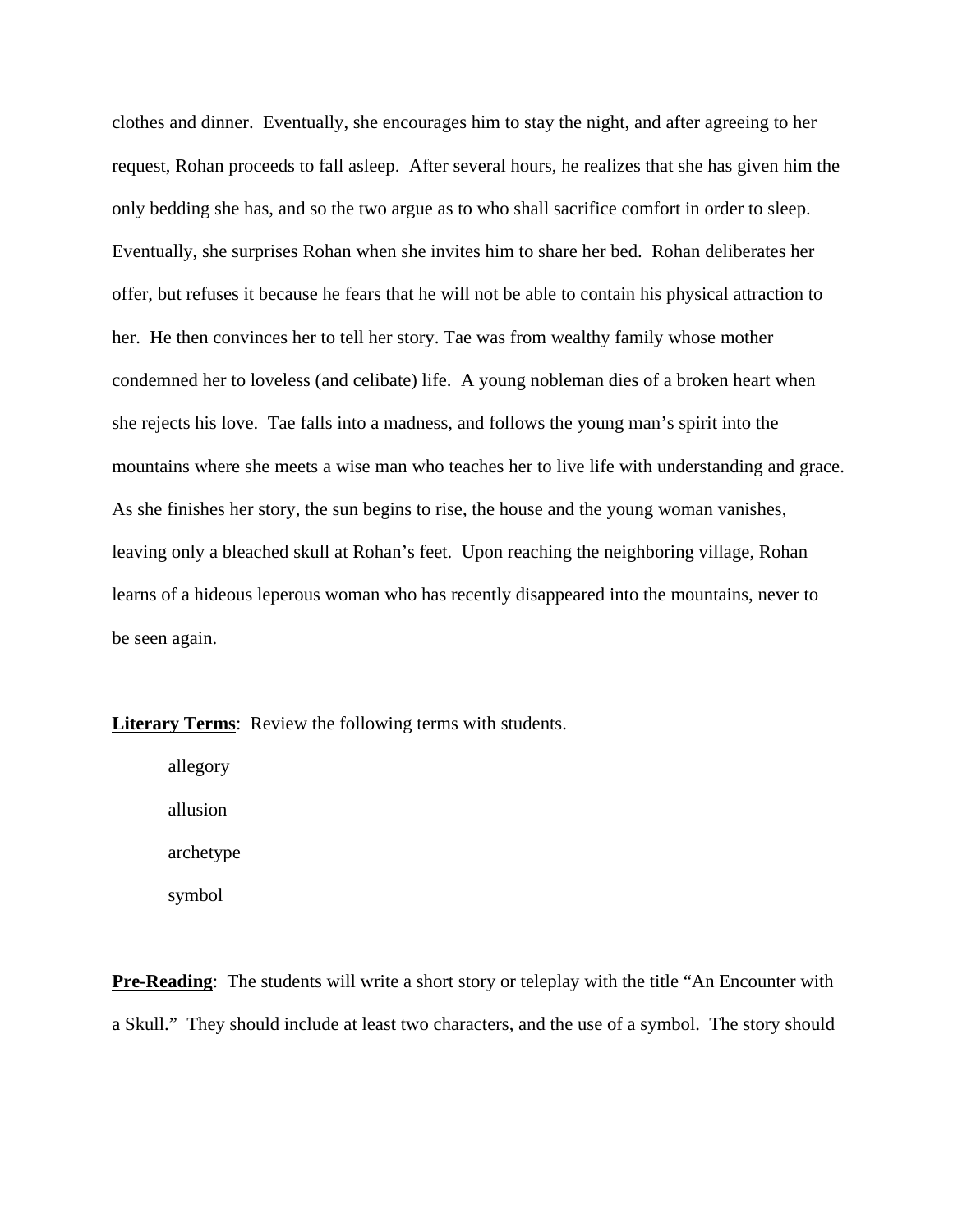be 2-3 pages, typed and double-spaced. You must also use 10 of the 20 vocabulary words on the attached worksheet.

# **Vocabulary**: Worksheet attached

First Reading The first reading is to practice close reading. If possible, students could have their own photocopy to mark up. The first part includes several study questions, many of which ask for phraseor passage citation. In addition to being good practice for locating specific text as evidence, it is also a good opportunity to work on quotation citation. This is a short story written in 1890 by Koda Rohan about a young man who meets a mysterious woman in a mountain hut. Be aware that the author's name (Rohan) is also used for the narrator, and means, among other things, "a companion of dew." Do not worry about some of the Japanese words that are not familiar. Just read for initial understanding. We will worry about those unknown words later!

# *Directions for first reading of the story:*

#### *Part I:*

- Read Part I (stop at Part II)
- Summarize what you think has happened so far.
- Predict what you think will happen next.
- Answer study questions for Part I (worksheet #2 attachment)

# *Parts II and III:* (Worksheet attached)

• Read Parts and III (the rest of the story)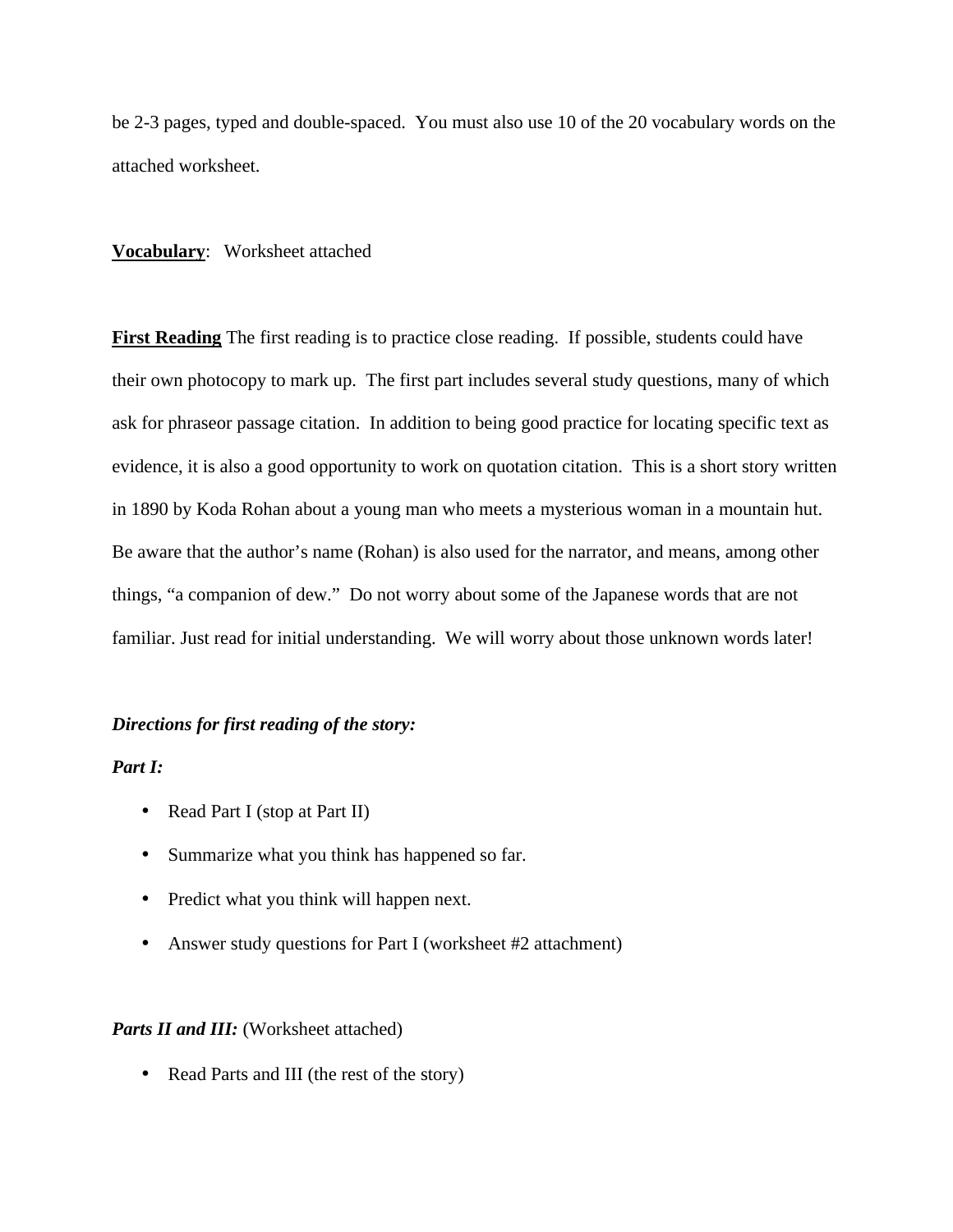- Have students follow directions on study sheet to continue close reading. (Worksheet attached.)
- Give quiz on story, preferable open note so that the students use their close reading notes.

# *Second Reading (Optional)*

- **Look over the biographical information on Koda Rohan in the lesson plan packet for some contextual data on his background, era and writing style. There is a short fact sheet attached.**
- **Buddhist and Japanese Symbols**: You may fill in the information, or have the students investigate the words themselves. One suggestion is to assign each student one or two words, have them look them up, preferably on the internet, and report them to class. The class should take notes on the sheet of the findings. Web sites to consider could include:
	- ÿ http://www.askjeeves.com
	- $\triangleright$  http://jin.jcic.or.jp/access/index.html (general info on Japanese Literature)
	- $\triangleright$  http://buddhism.kalachakranet.org (Buddhism)
	- ÿ http://rosella.apana.org.au/~mlb/cranes/lore.htm (Thousand Cranes Network)
- Using the provided notes on the author, and Japanese and Buddhist symbolism, have students go back through the text and analyze the story one more time. Have them write a page (or perhaps a full-length essay) on whether or not the additional context changed their view of the story. Ask them for specific citation of lines and passages.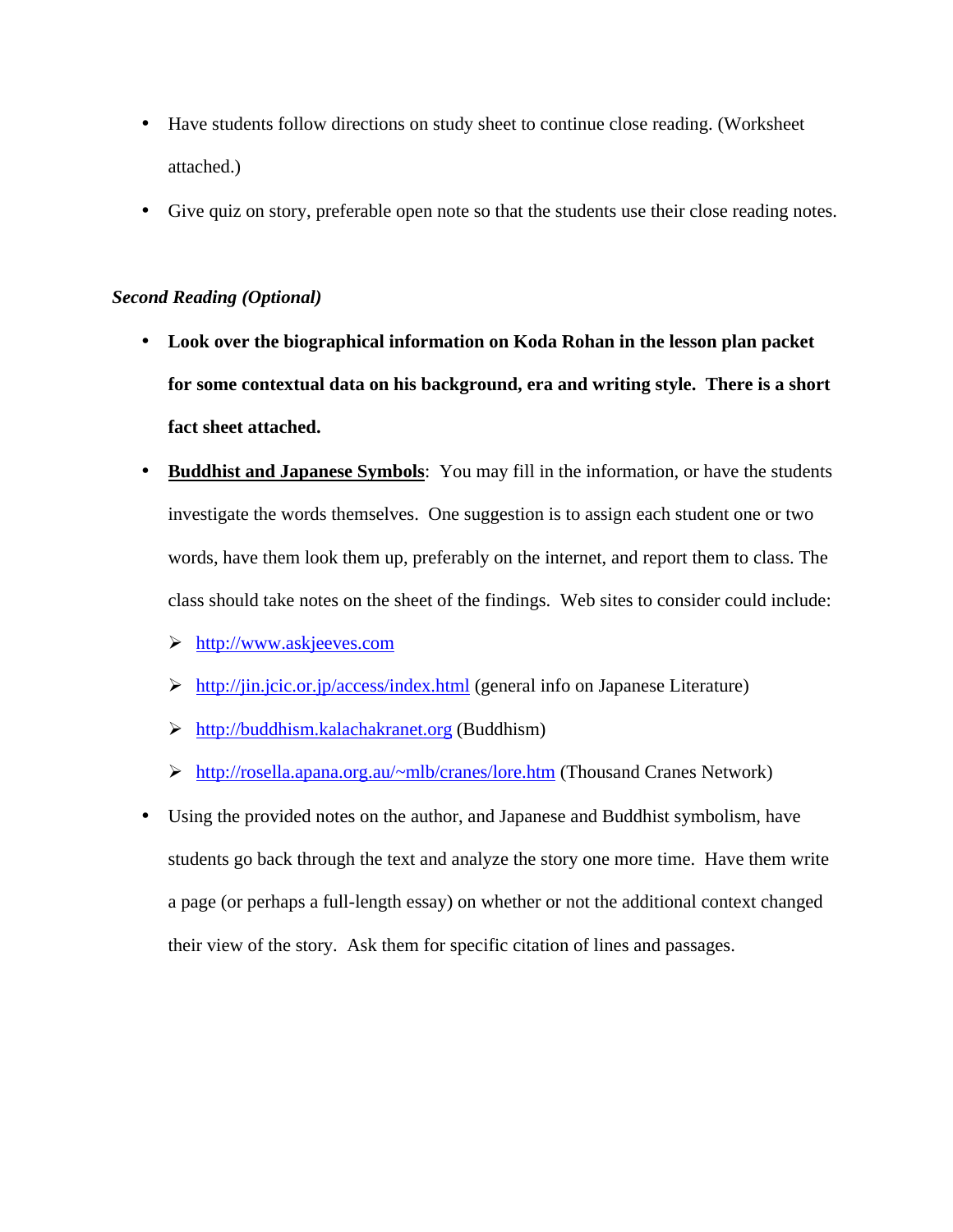# **Encounter with a Skull**

# **Koda Rohan: 1867-1947**

(According to *20th Century Literary Criticism*, Vol.22, Gale Group, Detroit, 1987.)

- Koda Rohan is the pseudonym of Koda Shigeyuki.
- He was the fourth son of a prominent family in Tokyo of the samurai (warrior nobility) class. In his early teens, Koda's family lost prestige and the wealth. Perhaps this is why he chose as his pen name *rohan*, also known as *ronin*, a samurai who has become a wanderer because of the death of his lord or due to dismissal from his duties.
- He was a student of Buddhism and Confucianism, and was a scholar of classical Chinese poetry, and frequently used Buddhist symbolism in his writing.
- He wanted to write works that were spiritually enlightening.

# **Themes:**

- Masculine hero—courage, sincerity, wisdom, creativity.
- Mystic visions  $\&$  the supernatural (often as warnings to stay on the path to enlightenment.
- The Great Man—not easily fulfilled and constantly looks for a greater, more meaningful goal.
- Women—the ideal Rohan women have male attributes because greatness is the same for all humans.
- Suffering is an unavoidable part of life.
- Compassion is a key characteristic of enlightened. (One of the pledges of the samurai is compassion.)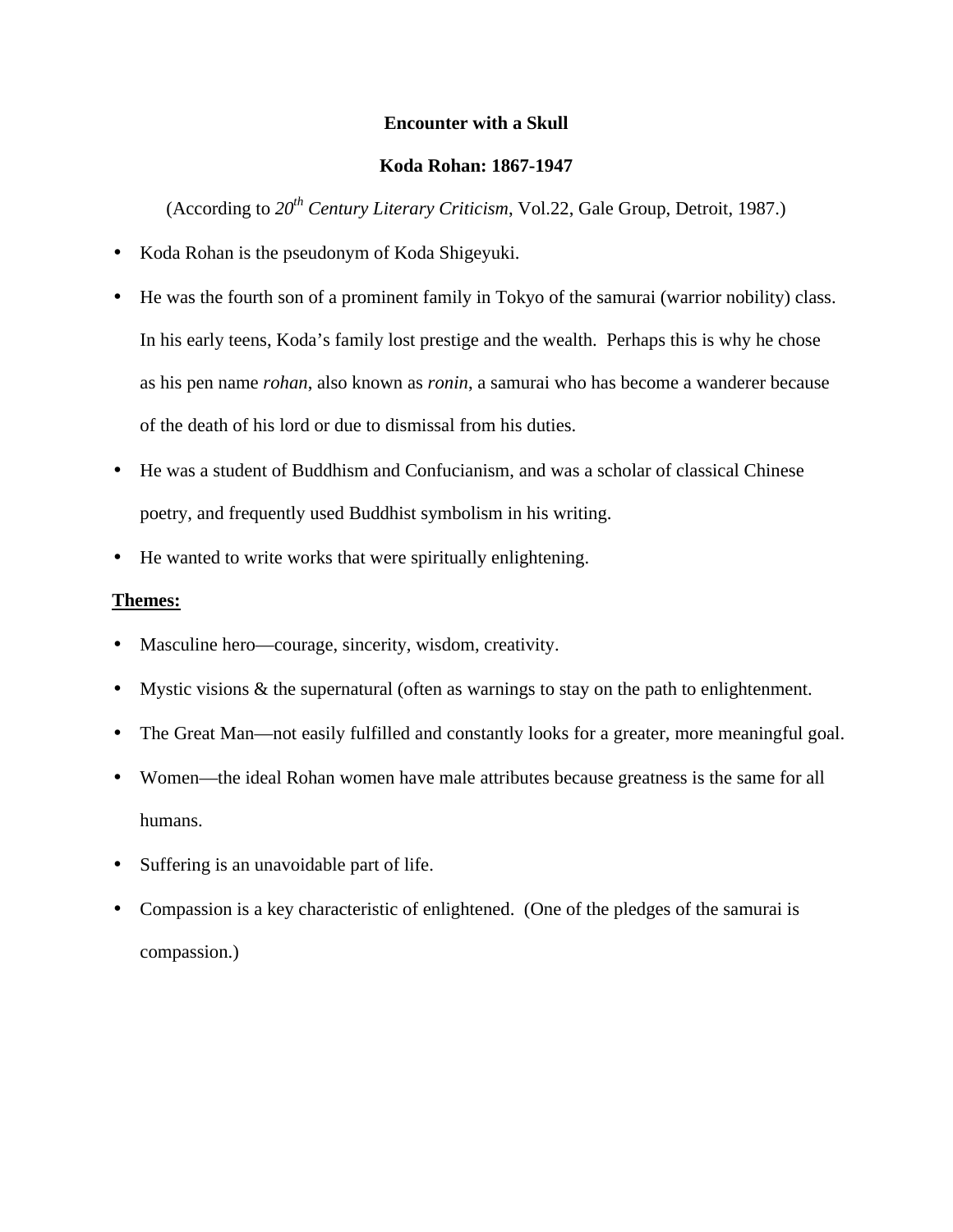# **"Encounter with a Skull": Vocabulary**

Define all of the following words. Then, write a short story or teleplay with the title "An Encounter with a Skull." Include at least two characters, and the use of a symbol. The story should be 2-3 pages, typed and double-spaced, using at least 10 of these 20 vocabulary words.

- 1. dandy
- 2. avocation
- 3. courtesan
- 4. begrudge
- 5. audacious
- 6. vacuous
- 7. euphoric
- 8. sham
- 9. whimsical
- 10. defile
- 11. arabesque
- 12. chagrin
- 13. assiduous
- 14. vexation
- 15. facetious
- 16. prodigious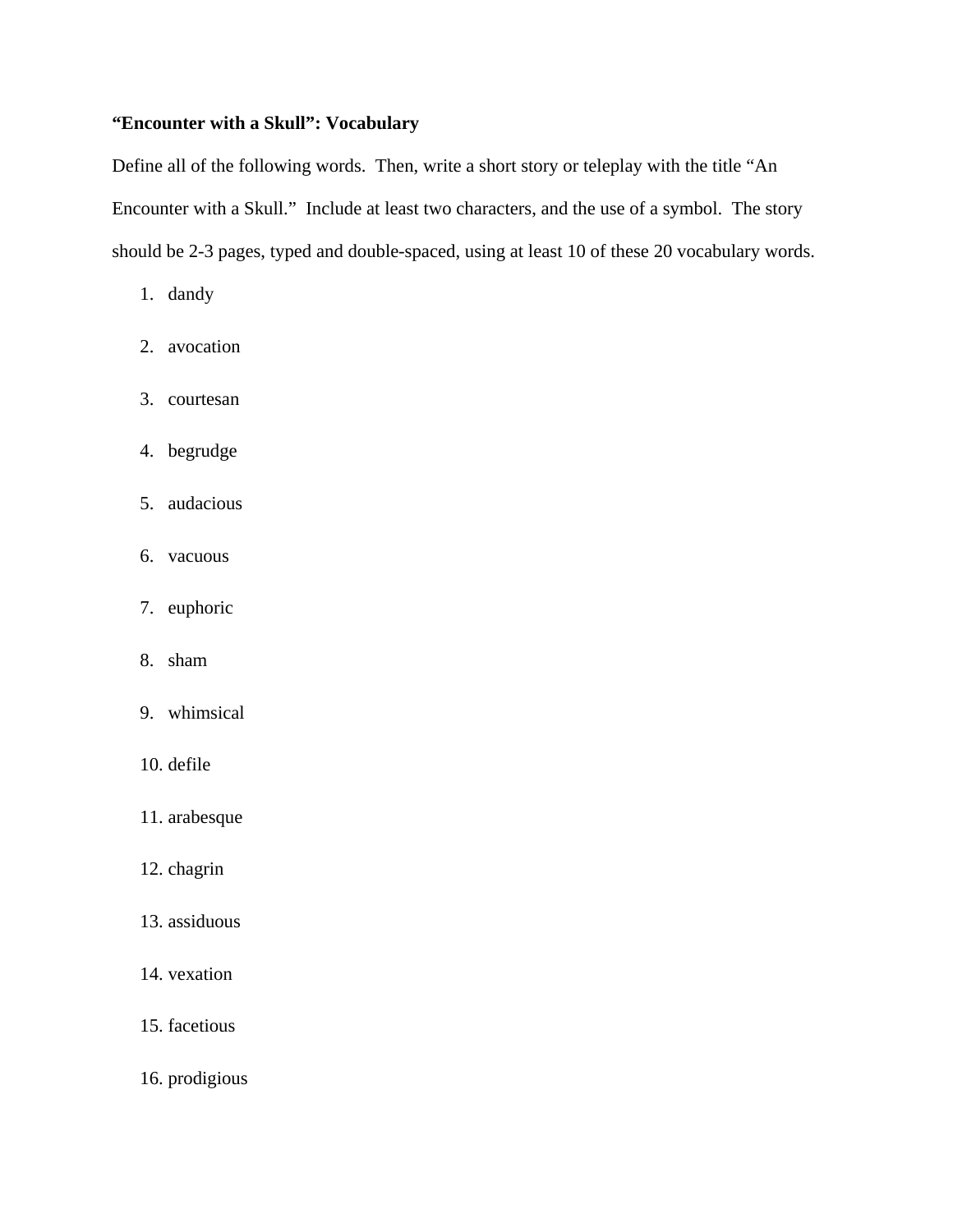17. lewd

18. cajole

19. evanescent

20. inexorable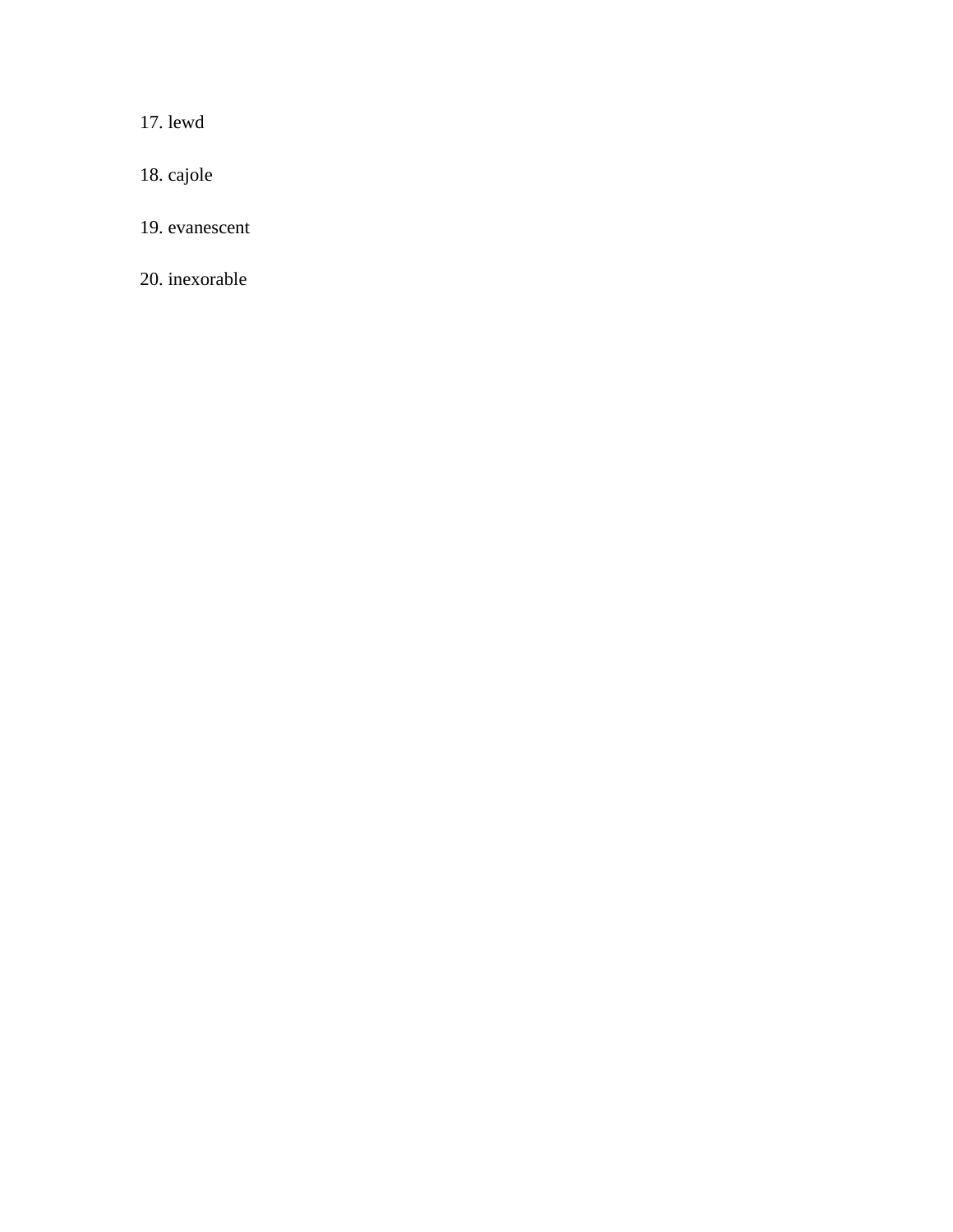#### **"Encounter with a Skull" Part I: Study Questions**

Writing in complete sentences, answer the following questions on a separate sheet of paper.

- 1. What do we learn about the narrator in the first paragraph? What is the point of view of the story, i.e., is the story in first or third person. How would you describe the narrator?
- 2. The narrator says that he has "made [himself] a companion of the dew" (90). What do you suppose he means by this? What kind of person would describe himself in this manner? If you were to give yourself an epithet like this, what would it be?
- 3. How does the narrator describe the manner in which he spent the "past thirty-some years" (90)?
- 4. As an experienced reader, how do you interpret the idea of a path or road? How does this connect to the narrator's situation after he recuperates from an illness (90-1)? Cite a line or passage that uses the metaphor of pathways.
- 5. How does the narrator show he is full of pride? Cite a phrase or passage to show this. How does he also suggest that his pride can be a weakness? Cite a phrase or passage to show this. Have you ever experienced a time when your pride interfered with your better judgment?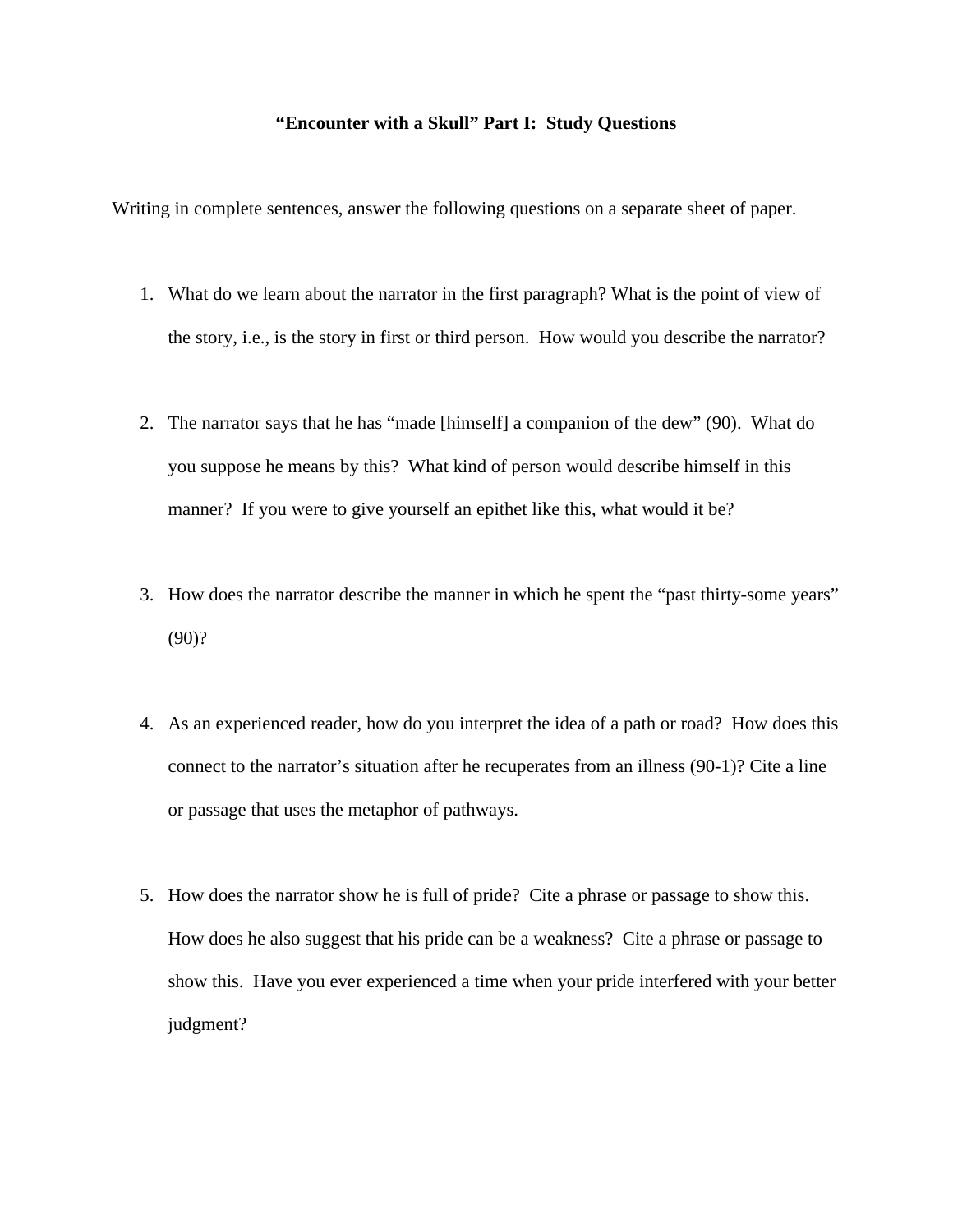- 6. As an experienced reader, how do you interpret the narrator losing his way?
- 7. Rohan comes upon a small hut in the middle of nowhere. When considering folktales of the American and European tradition (i.e. Hansel and Gretel, Little Red Riding Hood), what do you think of isolated huts in the middle of nowhere? What usually happens in settings like this? What do you predict will happen to Rohan at this hut?
- 8. Rohan describes the inhabitant of the hut as a "heavenly maiden adorned with a halo"(94). What does this description suggest about this woman?
- 9. On page 94, what hints and foreshadowing suggests that this is not a normal situation in which Rohan finds himself? What words and phrases in particular suggest mystery and/or trouble?
- 10. The young woman offers Rohan a bath. What do you think of that? In your opinion, could bathing be symbolic of anything?
- 11. On page 97, both characters describe themselves as carefree. Cite a passage in which the characters claim this. Do you believe that both of them are free of concerns and/or troubles at the moment? Why do you feel this way?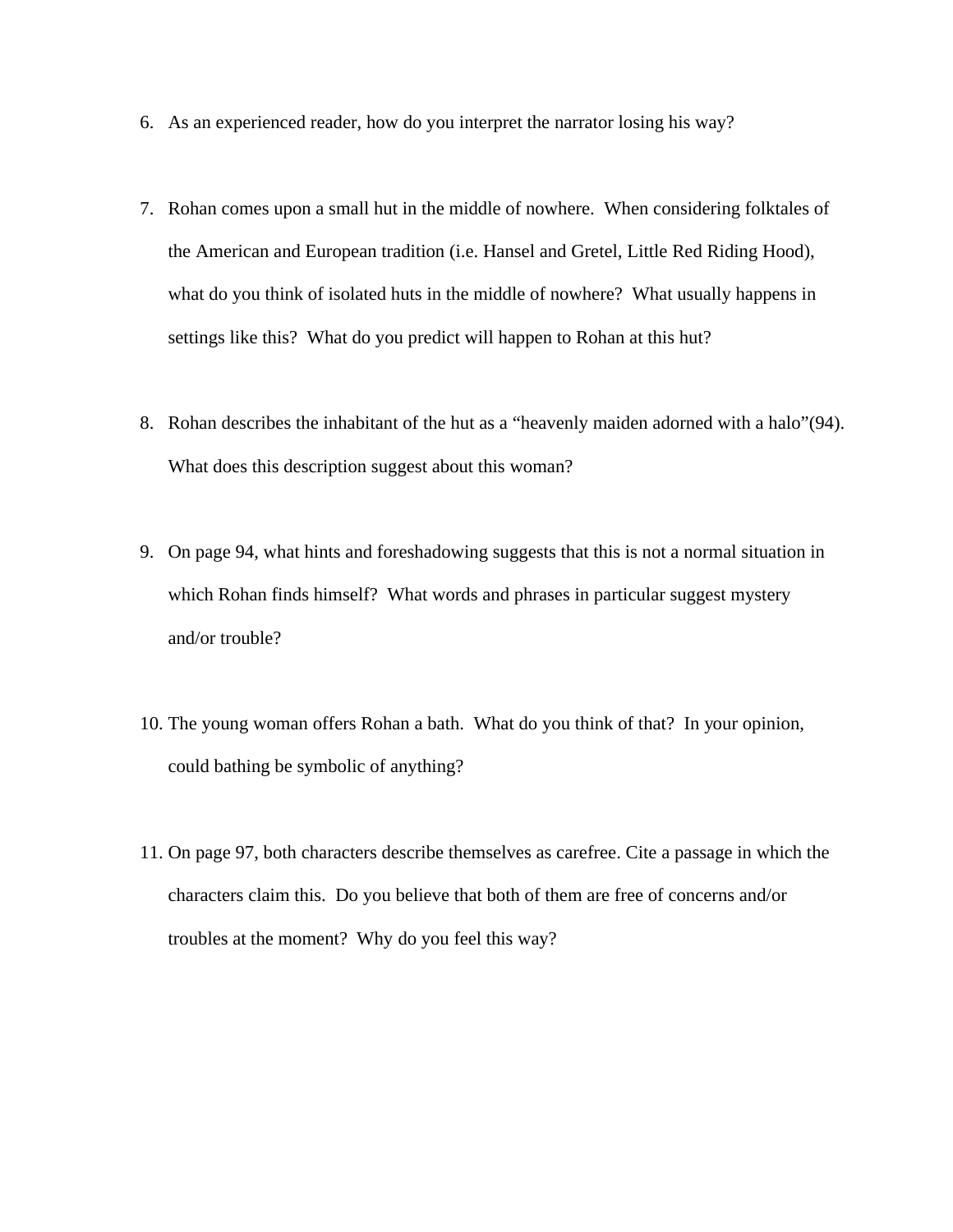- 12. On pages 98-100, both characters show their pride and sense of etiquette. How does each character show this? Cite a phrase or passage for both Tae and Rohan to show this. How does this mutual concern create comedy?
- 13. Tae, the young woman, surprises Rohan with an offer. What is the offer? What are Rohan's personal concerns in regards to the offer? Cite a phrase or passage to show this. What does this internal conflict say about Rohan?
- 14. What is a moral dilemma? How does Rohan wrestle with his moral dilemma? Cite a phrase or passage that illustrates this inner struggle. Have you ever had a moral dilemma? How have *you* dealt with it?
- 15. Consider the language of the last paragraph of part I (101). How are some of the descriptions paradoxical? What words or phrases perhaps suggest trouble for Rohan?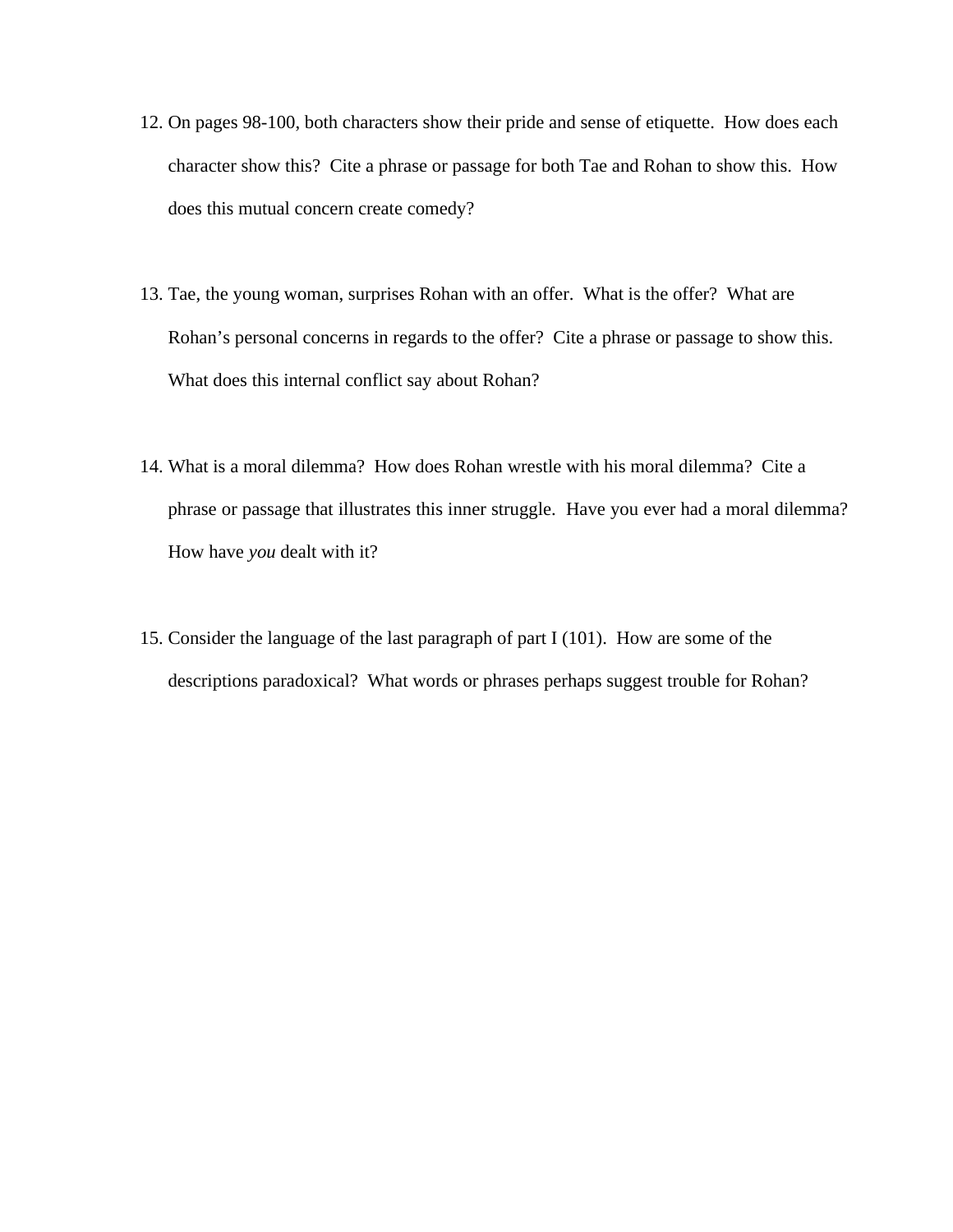# **"Encounter with a Skull" Part I: Close Reading Guide**

# **Teacher's Edition**

Writing in complete sentences, answer the following questions on a separate sheet of paper.

- **1. What do we learn about the narrator in the first paragraph? What is the point of view of the story, i.e., is the story in first or third person. How would you describe the narrator?**
	- the narrator sees himself as straightforward without much interest in "dandyism and elegant avocations." He is five feet tall, a traveler and wanderer: "a five foot snail...driven by the desire to see as much if the world as could be perceived..."
	- the point-of-view is first person.
	- he travels without much concern for planning, suggesting an adventurous sort.
- **2. The narrator says that he has "made [himself] a companion of the dew" (90). What do you suppose he means by this? What kind of person would describe himself in this manner? If you were to give yourself an epithet like this, what would it be?**
	- He enjoys nature and its simplicity and beauty.
	- He is perhaps a bit of a loner (communing with nature rather than people).
	- Answers will vary for personal epithets

# **3. How does the narrator describe the manner and mood in which he spent the "past thirty-some years" (90)?**

• He has been "roving" with "no tranquility"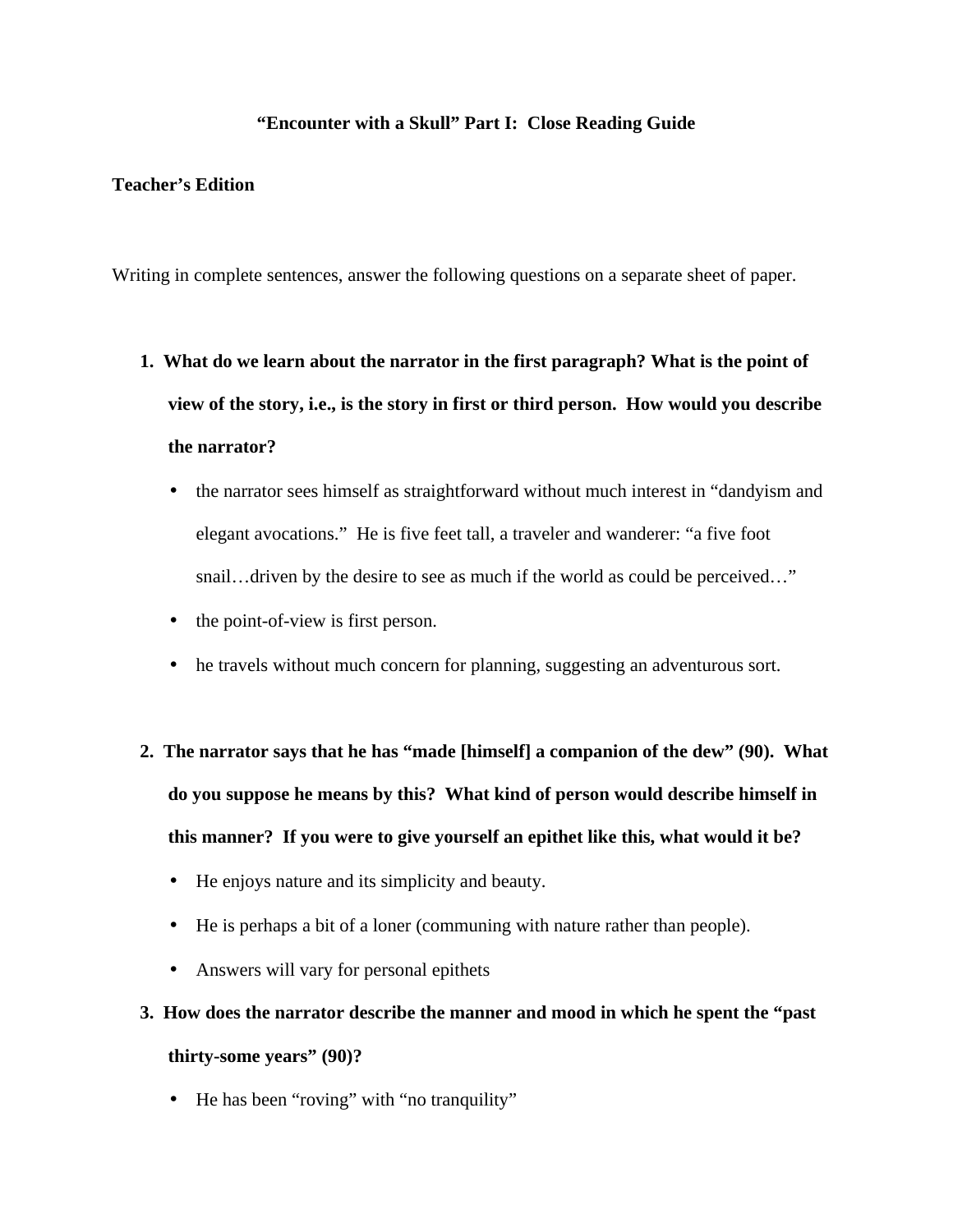- He thinks a great deal, often in reference to poetry
- While often of "sober state of mind", he also enjoys "idle relaxation"
- **4. As an experienced reader, how do you interpret the idea of a path or road? How does this connect to the narrator's situation after he recuperates from an illness (90- 1)? Cite a line or passage that uses the metaphor of pathways.**
	- Paths and roads are often suggestive of a search for self, or spirituality; of an unknown future; of the need to continue, however reluctantly, with one's life
	- Perhaps he must find a new direction for himself. Perhaps his illness is a metaphor for misdirection or unhappiness.
	- He is "at the end of the mountain road" and the nearby mountains limit his options. According to the innkeeper, he "can hardly find a trail [on the mountains] because the Pass is totally covered with snow" (91).
- **5. How does the narrator show he is full of pride? Cite a phrase or passage to show this. How does he also suggest that his pride can be a weakness? Cite a phrase or passage to show this. Have you ever experienced a time when your pride interfered with your better judgment?**
	- After the innkeeper suggests that Rohan not push himself on the mountain path after recovering from his illness, Rohan thinks to himself ," ' Does he take me for a city weakling…I'll show him the cantankerous temper and the stubborn pride of a contrary man'"; also " 'The Pass doesn't scare me...Slight hardship would be a small price to pay for the excitement of exploring a new trail'" (91).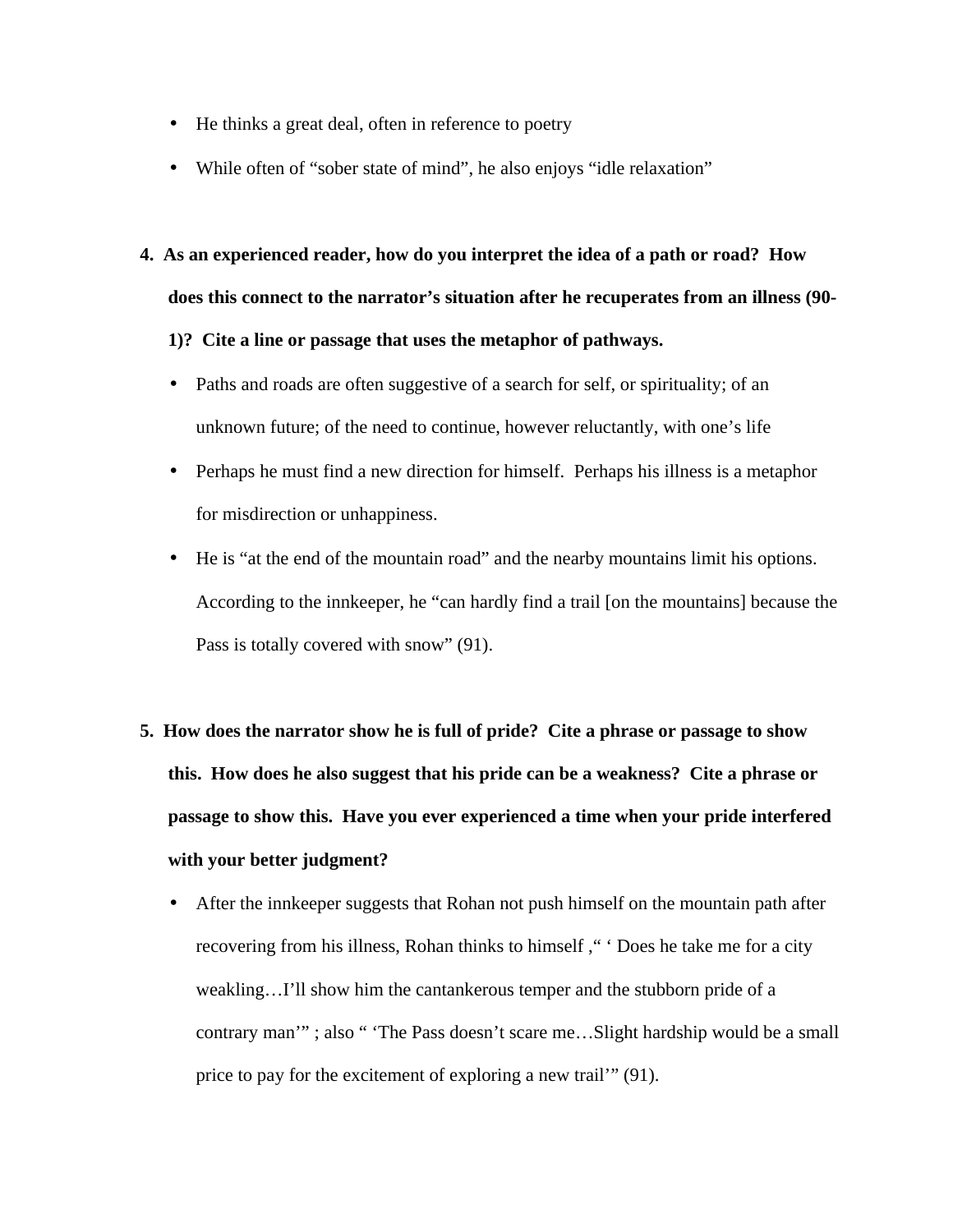- He suggests his pride undermines his good judgment: " 'In a sham display over such a trivial matter, I stood firm on my thin cold legs' ". Later he says, "after trudging several hundred yards, I was forced to concede that the innkeeper had been right…" (91-2)
- Naturally, answers will differ

# **6. As an experienced reader, how do you interpret the narrator losing his way?**

- Losing his was could mean that he is unsure of his future, purpose, personal success, spiritual faith.
- **7. Rohan comes upon a small hut in the middle of nowhere. When considering folktales of the American and European tradition (i.e. Hansel and Gretel, Little Red Riding Hood), what do you think of isolated huts in the middle of nowhere? What usually happens in settings like this? What do you predict will happen to Rohan at this hut?**
	- Isolated huts (or locations) in the western tradition is also seen in the guise of outside of city walls, in the forest (beyond civilization and order). This suggests, besides the threat of a non-civilized world, danger/knowledge (*Hansel & Gretel*, *Little Red Riding Hood*), chaos (*Frankenstein, King Lear*), horror (*Dracula*, horror movies), the wild and pagan (*Midsummer Night's Dream*, the other worldly/supernatural (i.e. witches in fairy tales, *Macbeth, The Hobbit*).
	- Usually the protagonists' lives are endangered.
	- Answers will vary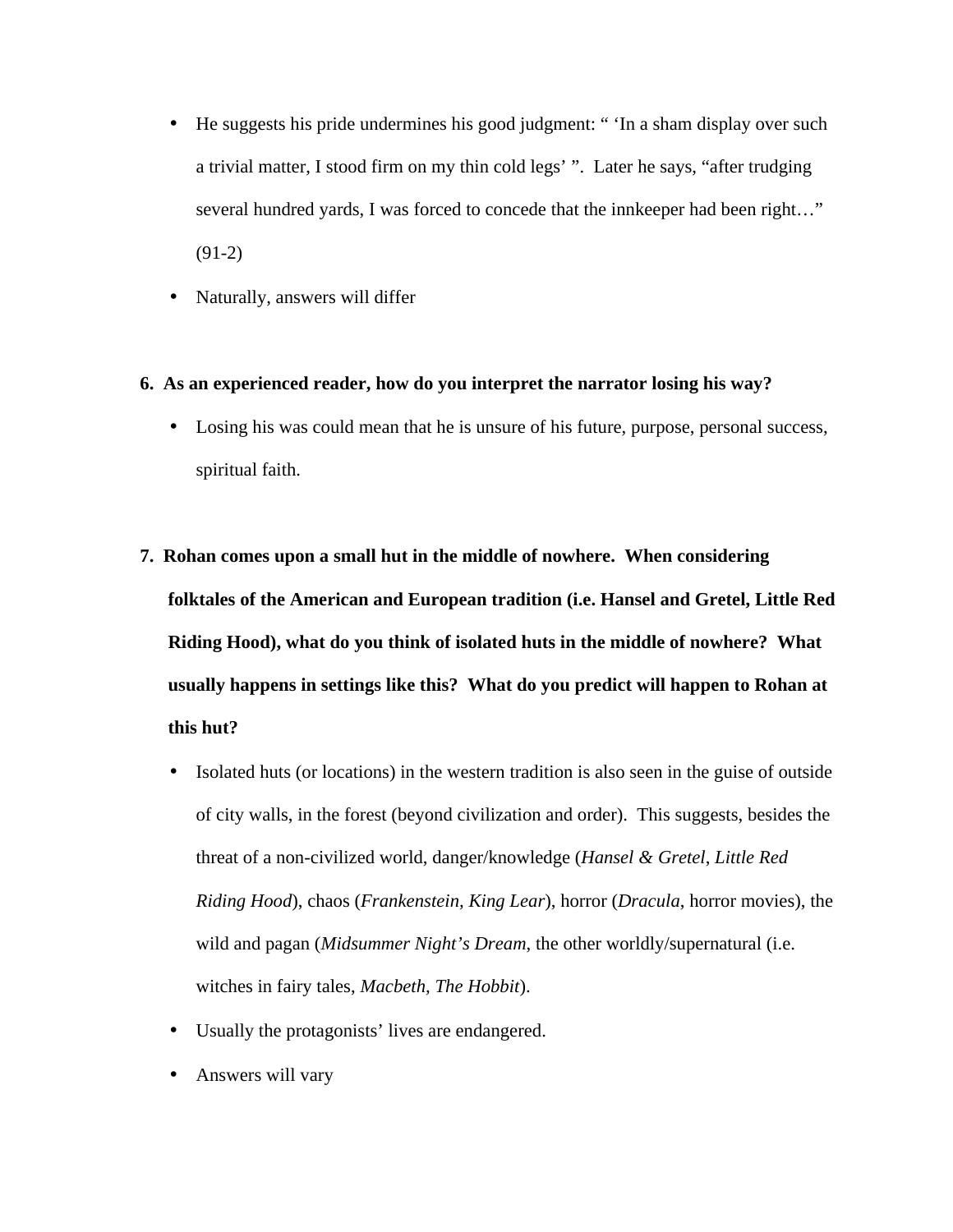# **8. Rohan describes the inhabitant of the hut as a "heavenly maiden adorned with a halo" (94). What does this description suggest about this woman?**

- She is so beauty that she is not of this world; the woman could be supernatural, perhaps an angel or spirit (and therefore dead), and therefore a possible danger.
- **9. On page 94, what hints and foreshadowing suggests that this is not a normal situation in which Rohan finds himself? What words and phrases in particular suggest mystery and/or trouble?**
	- "How strange! A woman in a mountain hut?"; and: "Startled by her ethereal beauty, I moved a few steps back and stared hard to she if she was not a specter…"; also: [s]he somehow gave me an eerie feeling..."

# **10. The young woman offers Rohan a bath. What do you think of that? In your opinion, could bathing be symbolic of anything?**

• Before the bath, Tae (the woman) washes Rohan's feet; in western culture this has some connections to Christianity, (John the Baptist and the act of baptism, Mary Magdalene washing Christ's feet) suggesting both spirituality, purification and submissiveness. Additionally, a bath, especially one in an isolated hut, seems quite intimate and sexual, especially considering that Tae offers to scrub Rohan's back.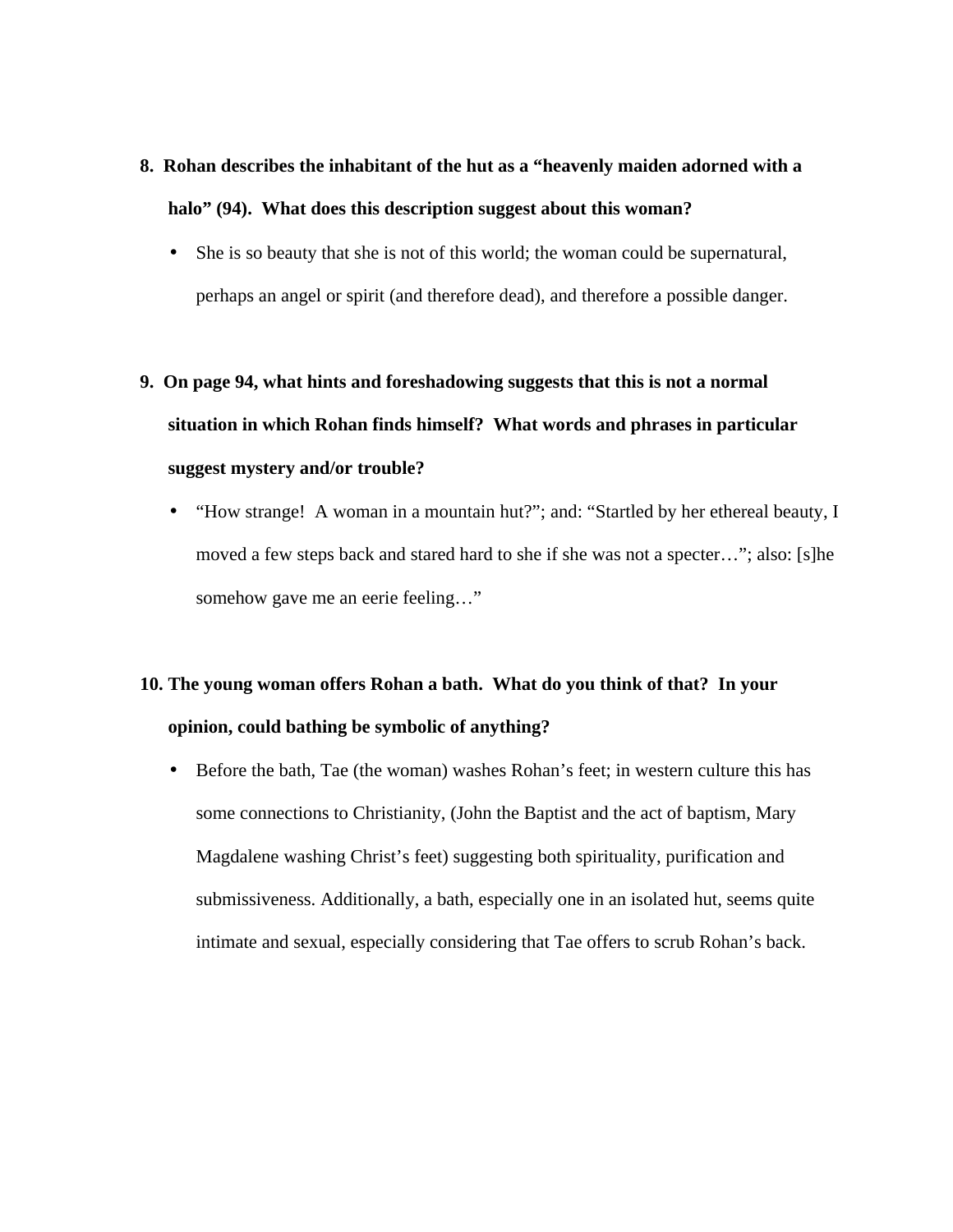- **11. On page 97, both characters describe themselves as carefree. Cite a passage in which the characters claim this. Do you believe that both of them are free of concerns and/or troubles at the moment? Why do you feel this way?**
	- Tae: " 'What momentous circumstances could possible affect the life of such a humble person as myself? I am just a carefree woman called Tae..." and " '...[I am] carefree merely from renouncing the world…'"
	- Rohan: " '[I am] a carefree man who calls himself Rohan'" and " 'It is simply that I feel merry over mountains and rivers without knowing why…'"
	- Answers will vary. However, the two characters seem to this reader to "protest too much"; they also tend to taunt the other with word games. Finally, we know that Rohan has some concerns about the mysterious woman.

# **12. On pages 98-100, both characters show their pride and sense of etiquette. How does each character show this? Cite a phrase or passage for both Tae and Rohan to show this. How does this mutual concern create comedy?**

• When Rohan discovers that Tae has not gone to bed after him, he says ""...I'm afraid I robbed you of your own bed…it's nothing for me to spend the night just leaning against an upright beam. But it pains me to see you sitting like this.'" Tae responds that she "' 'agreed to put you up…[p]lease don't worry about me…'" The conversation continues in with bickering back and forth. Rohan says " '[he is] the man and, therefore, will therefore take [his] leave…it would be an eternal disgrace…to sleep while leaving a woman to suffer privation. [He] would be ashamed to face [his] mother and friends.'" Tae also insists that she provide Rohan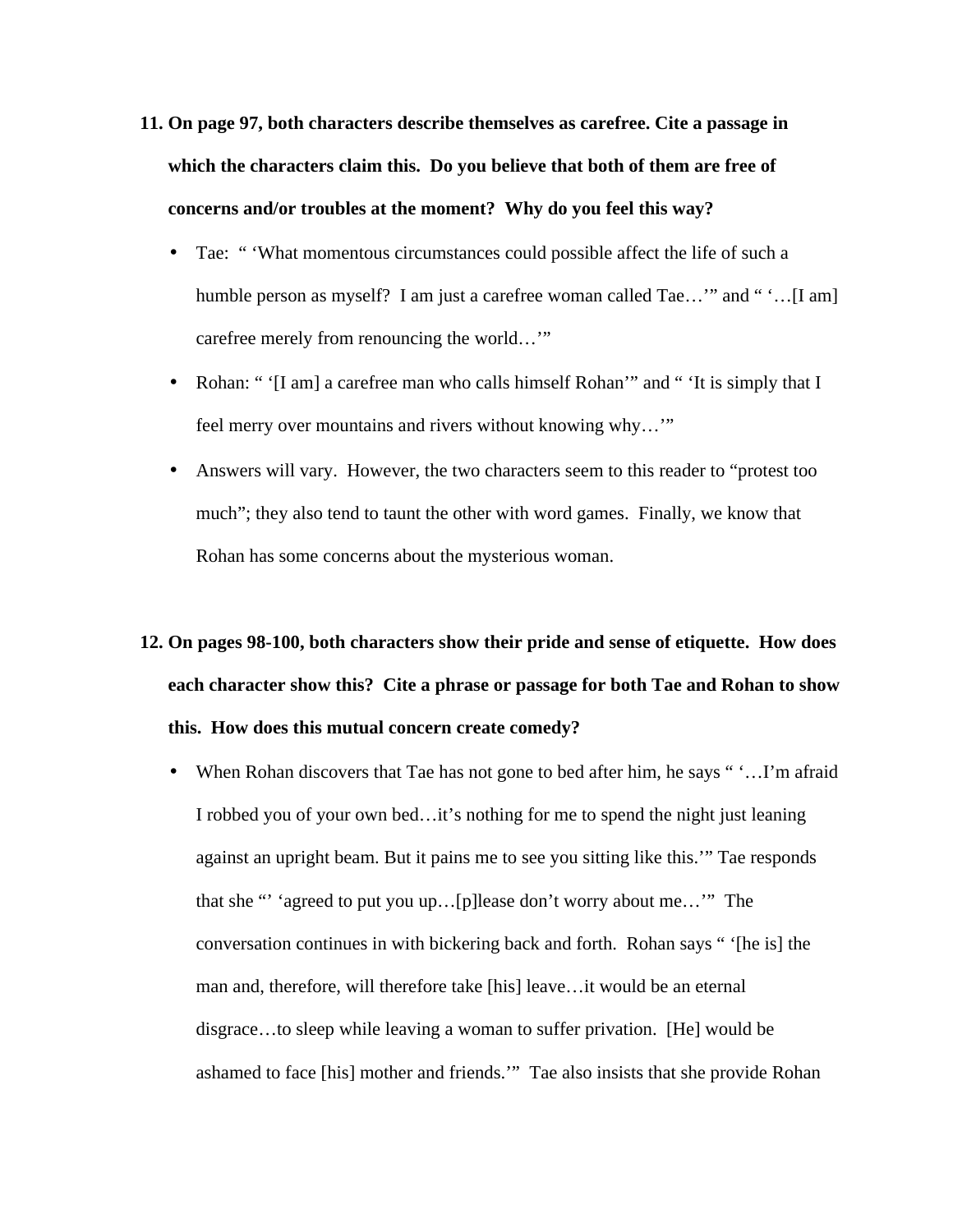with the bed because " 'there I such a thing as female pride. [She] must have [Rohan] sleep comfortably or [she] would be ashamed before the Buddhas in [*her*] eternal disgrace. The conversation continues in the same manner through the middle of page 100.

• Tae and Rohan try and outdo each other in proving their ethics and morals to the point of the absurd. Tae laughs at their conversation at the bottom of page 99, and again at the top of 100. Rohan seems less amused.

# **13. Tae, the young woman, surprises Rohan with an offer. What is the offer? What are Rohan's personal concerns in regards to the offer? Cite a phrase or passage to show this. What does this internal conflict say about Rohan?**

• Tae asks Rohan to join her in bed. Rohan feels that Tae is "almost menacing" and is "clinched to the marrow with terror" (100). He fears his "carnal desire" and recites the poem "Elimination of Desires" in hopes the poem will give him the will to rebuff Tae. Rohan shows himself as human, tempted, disciplined and religious.

# **14. What is a moral dilemma? How does Rohan wrestle with his moral dilemma? Cite a phrase or passage that illustrates this inner struggle. Have you ever had a moral dilemma? How have** *you* **dealt with it?**

• Rohan must decide whether to reject her pleas (and sexuality) or whether to give into his desires and "[commit] deplorable misdeeds in pursuit of success" and "Where [men] should praise and respect women already chaste and virtuous, they seduce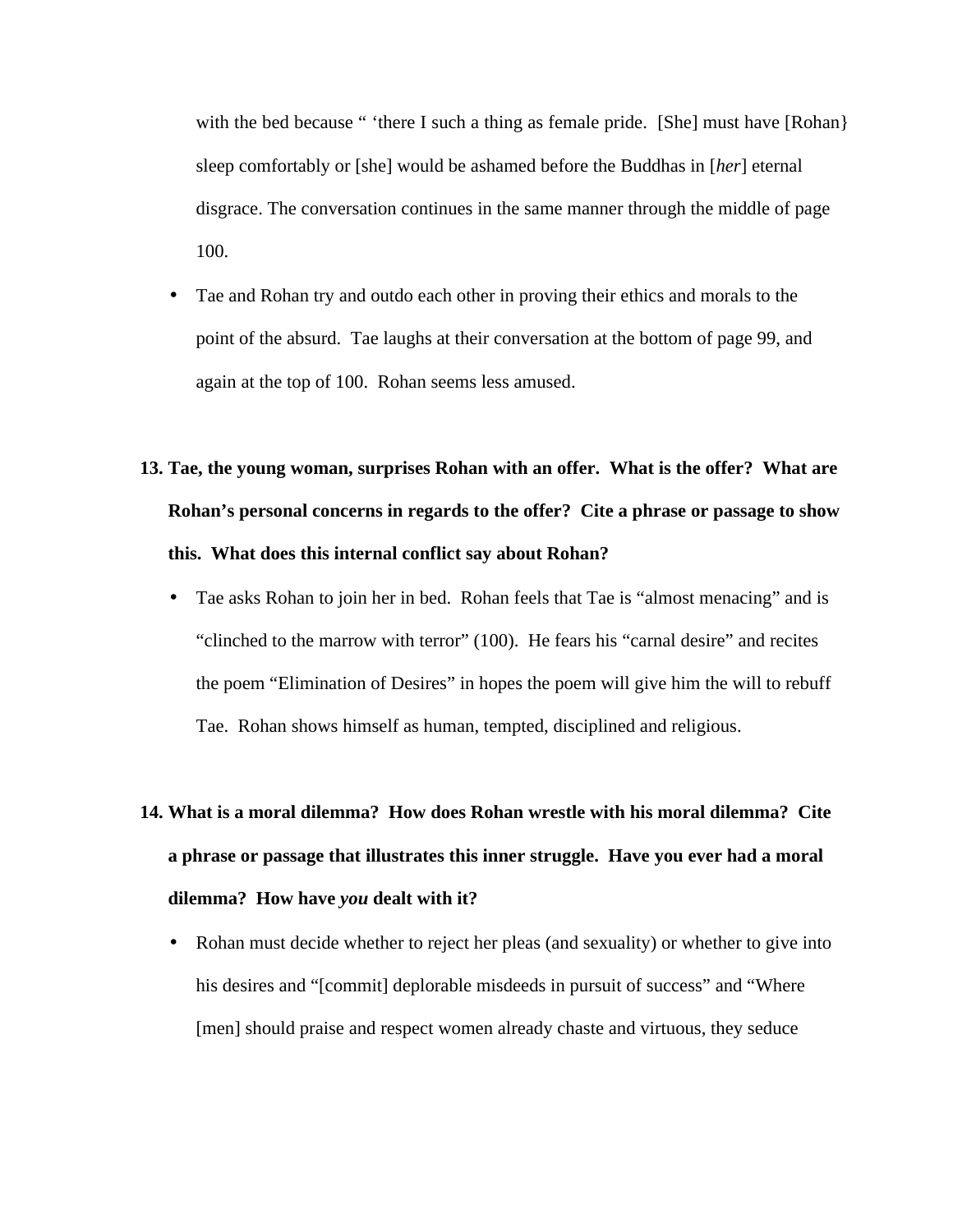them into transgressions…[t]hey bring shame upon their own relatives and disgrace upon their own descendents."

# **15. Consider the language of the last paragraph of part I (101). How is the description of beauty paradoxical? What words or phrases perhaps suggest trouble for Rohan?**

- Rohan describes Tae (indirectly as he refers to female beauty) as "the fair face of a flowery beauty is nothing but a flesh-covered skull" (101). It is a paradox to align flowery beauty with a skull, yet the sentence is true—any face is merely a fleshcovered skull.
- References to the skull suggests death or danger; also: Rohan urges good young men and eminent persons to "break the spell of the demon…" and to "guard against taking wrong steps, and those who have already fallen onto the deadly course should lose no time in reversing their direction…" He also refers to evil and the freeing of the spirit, and therefore, referring to death and afterlife.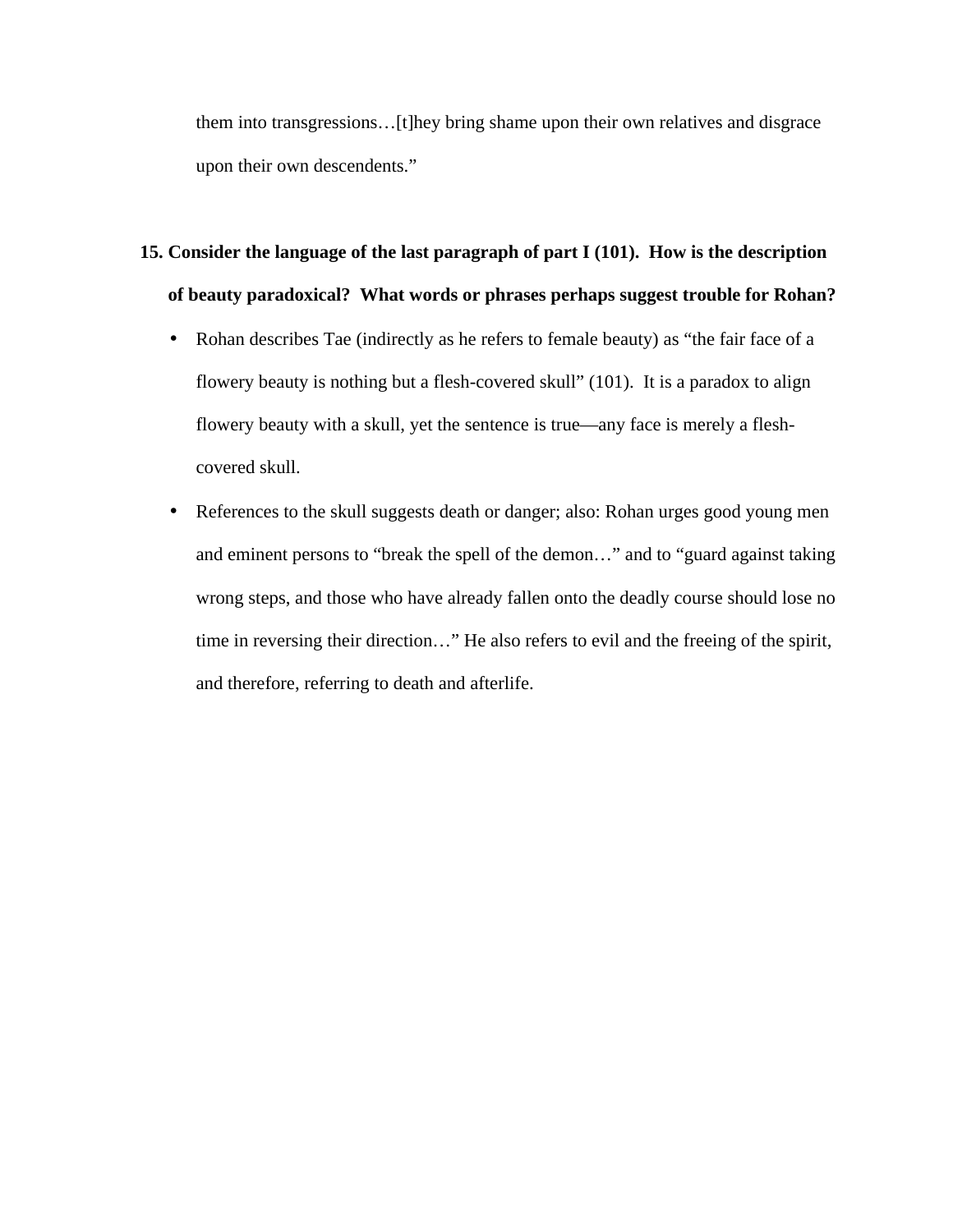# **Close Reading Notes on "Encounter with a Skull", Parts II and III**

**Directions**: Follow themes and figurative language (symbols, allusions, metaphors, imagery) as you find them in these last two parts of "Encounter with a Skull". Consider what you learned in the readings of the first part, and refer back to that worksheet if that is helpful. You will use these notes in your final test or essay.

- Find any phrases and passages that you think are important in plot and/or character development, writing style and figurative language, theme and/or motif.
- Record the phrases and/or passages, using the MLA procedure for quotations. Make sure you include page number.
- In complete sentences, explain why you chose the particular phrase or passage and its significance to the story.

# **Themes**:

| Temptation/sexuality          | Isolation/loneliness            | Grace                      |
|-------------------------------|---------------------------------|----------------------------|
| Family/filial piety           | Propriety                       | Discipline and self-denial |
| Nature as pure                | Feminine v. masculine           | Happiness                  |
| Youth and beauty              | Enlightenment/finding one's way | Love                       |
| Life, death and the afterlife | Mystery/supernatural            | Religion                   |

# **Extended metaphors and symbols:**

| $\bullet$ | Trees              | Mountains    | Pathways |
|-----------|--------------------|--------------|----------|
|           | • The Wilderness   | Birds/Cranes | Music    |
|           | $\bullet$ Clothing | Jewels       | Water    |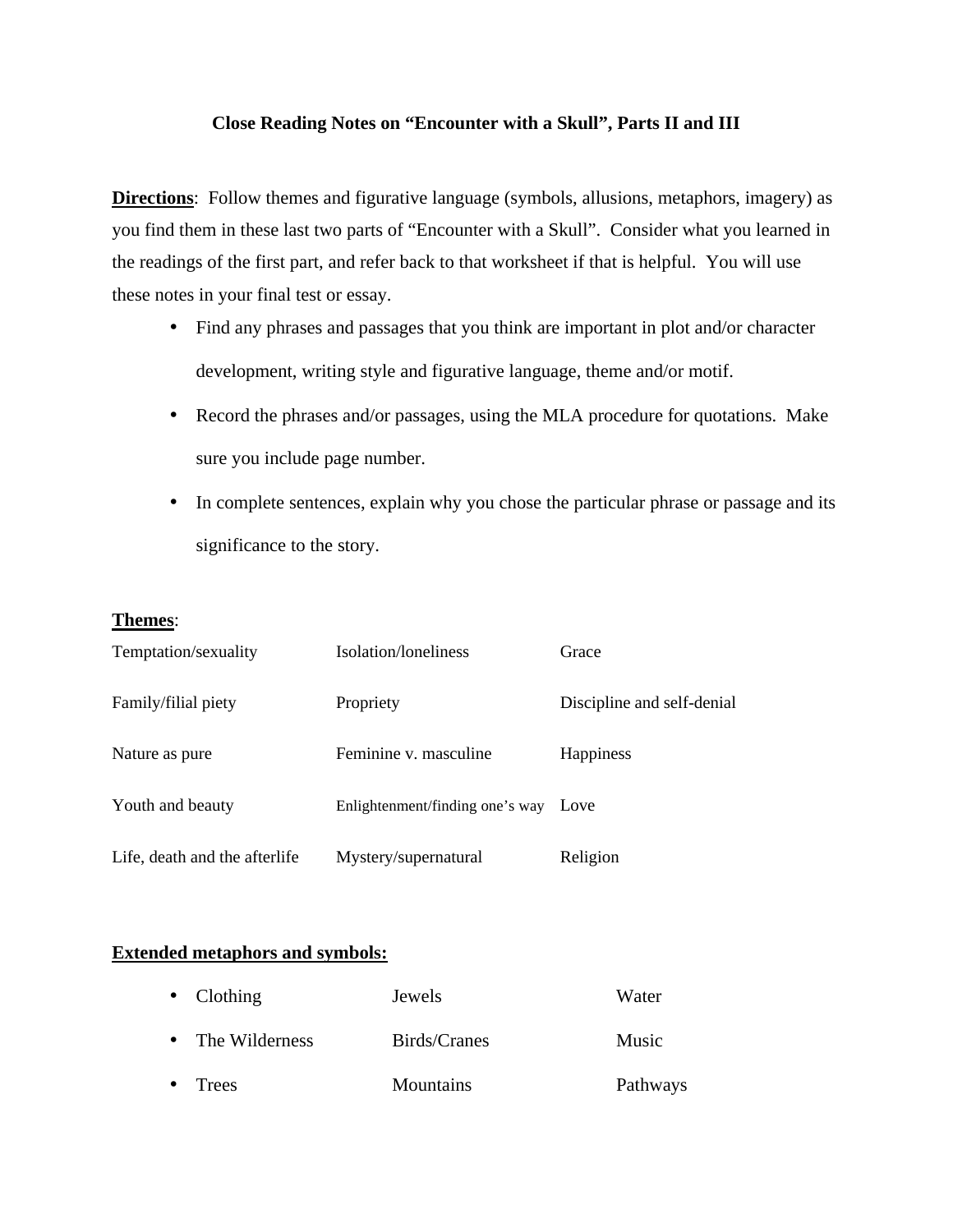#### **Encounter Teacher Notes: Parts 2-3**

## **(101): PART II:**

- **Theme: temptation, gender-**"I was nervous enough merely being under the same roof with a woman ..." Rohan as nervous—this will continue, and indeed worsen throughout this section. Rohan struggles with his libido, as well as with the boldness of Tae. This timorousness leads to a crisis of masculinity.
- **Question**: Why does he not leave? Perhaps because he is of a society that dreads any hint of impolite behavior. Of course, he is also attracted to her, and is like the proverbial moth to a flame.

## **(101-2)**

• **Theme: youth and beauty; nature:** "as beautiful as spring blossoms in profusion" (**simile).** Rohan referencing to a beauty that is youthful and natural. Tae is of nature; also, spring reference for renewal, rebirth. Could this indicate death (Tae's) as a rebirth? Or could it indicate the rebirth of the "lost" Rohan through this meeting with an enlightened soul (which, of course is not yet evident…)

#### **(102):**

• **Theme: temptation, danger**: "Why should I be troubled by the harmless buzzing of mosquitoes?" (**metaphor & irony**) The mosquitoes are clearly his nagging attraction to Tae; are these mosquitoes truly harmless? Some will bite, cause quite an itch (euphemism), and perhaps transfer a disease that is harmful. Is this a reach? However, having said that, I nice bit of imagery…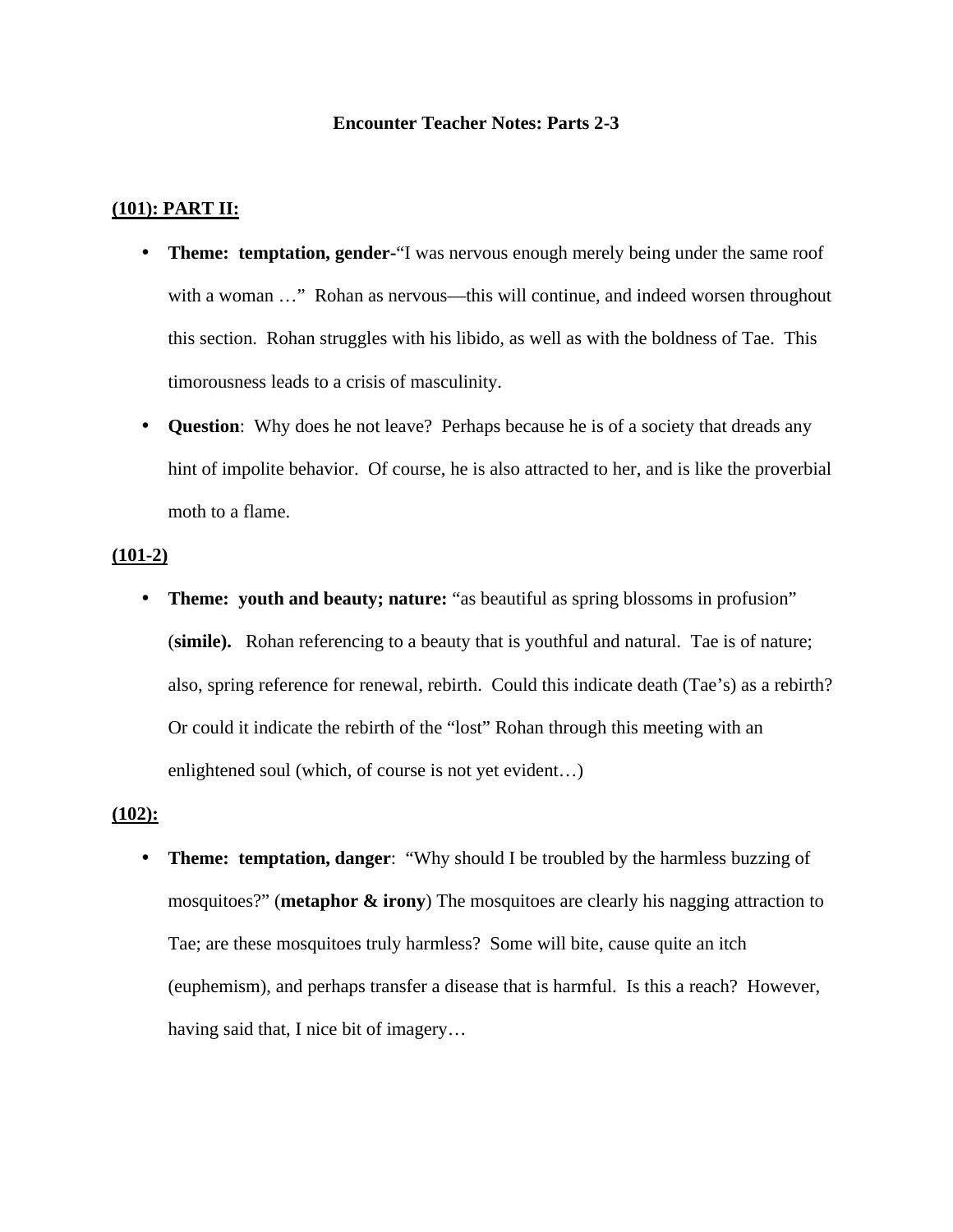- **Theme: propriety:** "Although I am by nature quite unperturbed by gossip and criticism…" Is Rohan a reliable narrator? He seems obsessed with propriety. Moreover, he shows he is pretty "thin-skinned" when Tae teases or criticizes him.
- **Theme: sexuality, temptation: References** to intimacy/sexuality: "how could I possible fall asleep with her body so close, our mutual warmth passing through the scant folds of our clothes?"—Rohan gives many evocative images that are mainly based in fantasy. Of interest is he is faithful to his spirit, but reacts like a human, obsessed with the physical.
- **Theme: discipline and self-denial:** "I had to chant the "Elimination of Desires…" at the Tae's "mere mention of [sleeping in the same bed]."
- **Theme: sexuality & metaphor:** Perhaps too adult, but a lovely one: "even the eminent" Abbot…confessed that if an attractive woman promised her favor for the night, a withered willow in its old age would produce a new shoot." The teacher could refer to the idea of old age, and the influence of youth. Clearly, that new shoot could be interpreted in a slightly different manner…
- **Theme: sexuality:** "Be on guard"—this (man and woman interacting) is war...
- *Arhat*: in Buddhism, the highest rank of saint.
- **Theme: faith; self-denial:** Rohan refers constantly to Buddhist figures and their sexuality: "saintly wizard of Kume..."
- **Question**: What keeps Rohan from sleeping with Tae? Is it discipline? Piousness? Fear? There seems to be great fear of the aftermath of a relationship with Tae (the "Bottomless Hell")
- **Theme: mystery, fear:** Rohan gives image to his fear: "...she might say...she might entreat…Where would she put her exquisite arms?"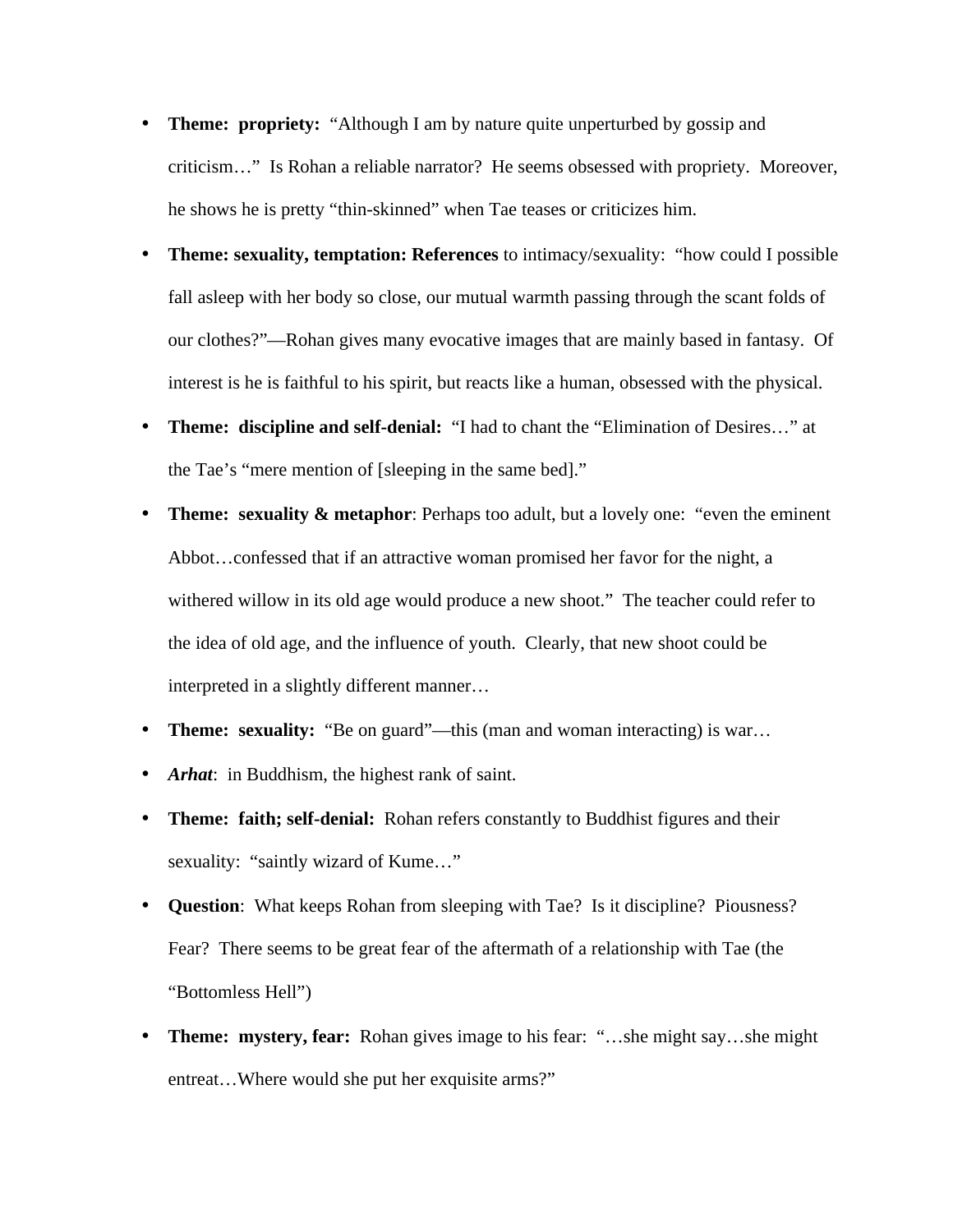### **(103):**

- **Theme: propriety, pride:** Rohan refers again to propriety (and ego): "…what if her well-contoured legs or shapely feet happened to touch my own hairy shins? Good Heavens! That would be a moment of life or death for me…" This also seems to be a somewhat Victorian—Japanese romanticism?
- **Symbolism**: Tae as fox or badger—Like western folklore, the fox is clever and dangerous to mankind's innocence.
- **Theme: gender (masculine v. feminine):** Gender roles and behavior become more of an issue for Rohan: "She shows no signs of embarrassment in saying things that ordinary women would be unable to mention. What else could she be but a goblin?"
- **Metaphor**: "it would be the poorest of tactic to slap the water only to get soaked, or to beat the grass only to rouse a snake." **Theme**: Hidden dangers.
- **Foreshadowing**; **Theme**: **gender**:"…[Basho] has his sleeve caught by a woman…Basho caught her sleeve from behind…" On the next page, this scene is replayed when Tae is the aggressor.
- **Allusion**: reference to Rohan's "carefree" attitude in Part I: "you [Rohan] certainly don't act like one who is used to making merry over mountains and waters." **Question**: Does she essentially inform the reader of this narrator's unreliability or is it merely that the author wants to show how little we understand ourselves?

#### **(104)**

- **Metaphor/symbol/foreshadowing**: Tae is referred to as "goblin"
- **Theme: Gender (roles are reversed):**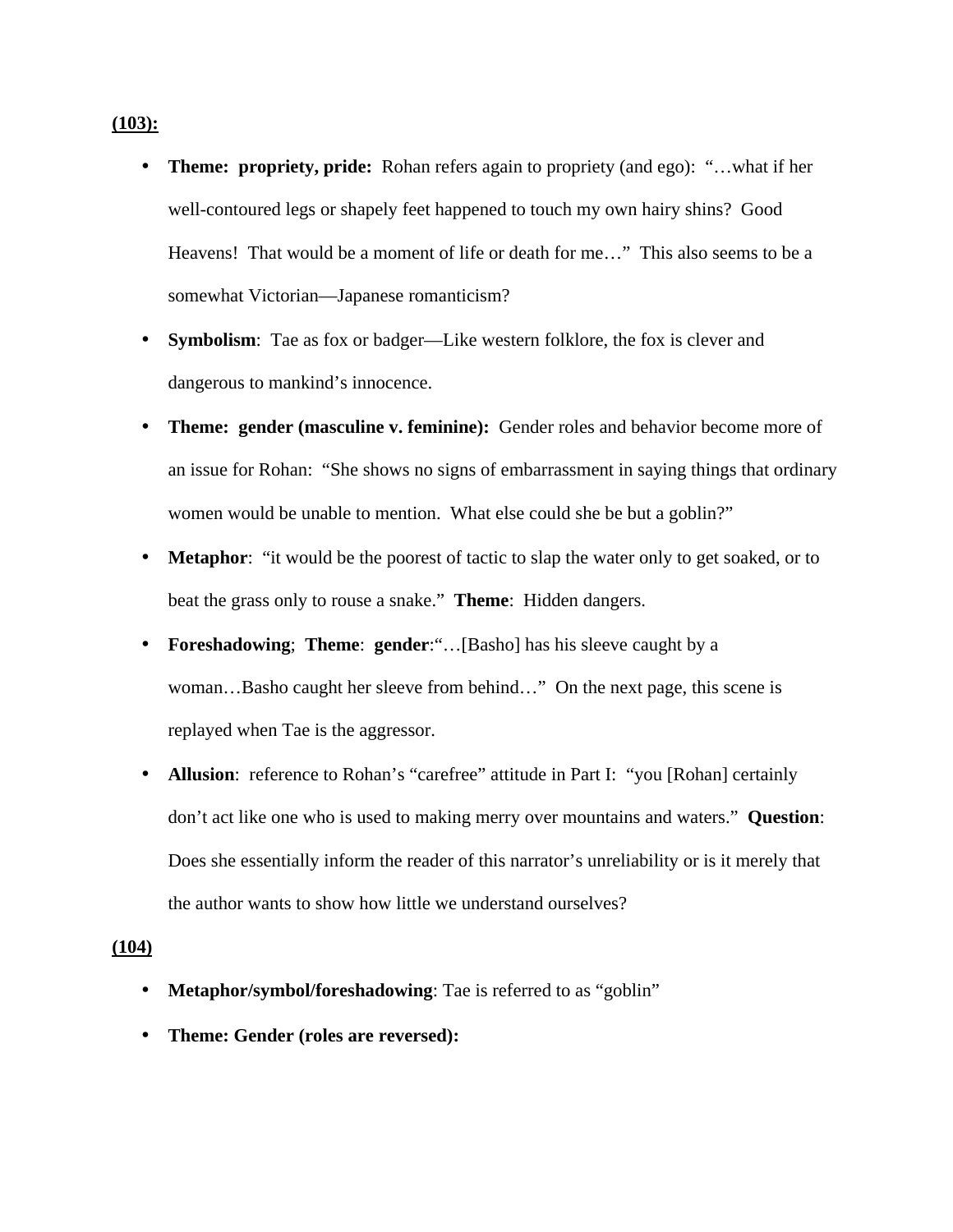- ÿ Tae becomes aggressor/masculine presence. "…but still she tried to drag me…She came after me and caught my sleeve" (Remember, Rohan is wearing a woman's kimono.) In the next paragraph, takes up a hatchet and chops wood.
- ÿ Rohan becomes victim/feminine presence: "My guard weakened for a second. In spite of myself, I let out a scream, shook my hand loose, and fled."
- **Theme: gender:** Tae picks up the hatchet, a stock prop for determining danger, evil, masculinity. Isn't Rohan de-sexed? **Comedy**: Rohan worries—it is a false alarm.
- **Theme: gender** Gender roles partially re-established (in the most temporal of manners)—Rohan provides his "masculine hand" for cutting wood.
- **Imagery/symbol:** Home and safety: a roaring fire in the fireplace. Prepares us for the end of the tension, and for the story?

# **(105):**

- **Theme: masculinity** Tae insults the manhood of Rohan: "...A fine specimen of man you are. I didn't think that you were…[a] weak-willed man…you are indeed cowardly and unsure of yourself…" Does this show the level of Rohan's discipline since she is so manipulative by insulting his manhood (this would be a lovely comparison to Lady Macbeth…
- **Question**: Tae insists that she thinks of Rohan in a more maternal manner. He feels she treats him as a three-year-old. Is he acting childish? Is he right to be offended?
- **Metaphor**: Tae as "jewel" and "goddess" and beyond the ability of a human artist (the other-worldly/supernatural.)
- **Metaphor:** "One would hate to place a deer in thorny bushes, and one would expect a crane to perch on a old pine tree" The same idea as a round head in a square hole; Tae as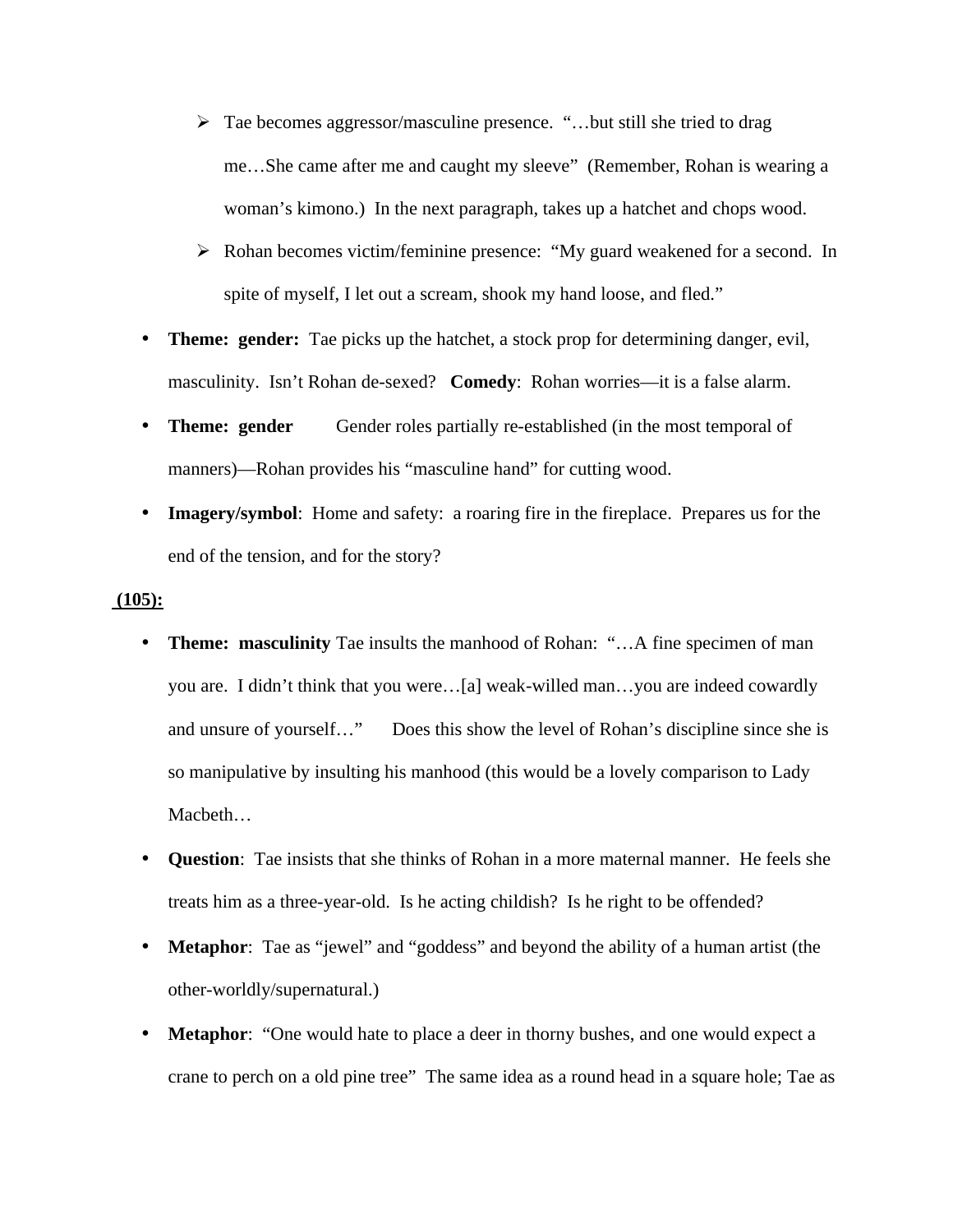misplaced in the isolated hut. Also, her tendency to act "manly" Is this a question of stereotyping on Rohan's part?

- ÿ **Japanese Symbolism: Crane**: symbol of fidelity, prosperity and longevity, marriage (Japan); wisdom (Chinese). In art, often painted with pine tree, another symbol of long life.
- **Question**: Why drop in this reference to the janitor and his political history of Japan? While it suggests that this janitor should be in a job more "worthy" of his intellect, it seems out of place in a story that seems to avoid a sense of era. Is it perhaps because the janitor does "women's work" (i.e. the **theme** of gender)? As Rohan says, "[he drops the book] while cleaning the floor on his knees…" Also, the **theme** of pride (especially male pride), "it brought tears to my eyes to imagine how mortifying it must be…to be wasting his lofty ambition in menial service…"

# **(106)**

- **Simile**: "like a tree in the remote mountain valley whose blossoms are never to please human eyes." Tae as a creature of nature.
- **Theme**: **enlightenment** "this woman of refined taste and dignity, [transcended] mundane emotions almost to the point of perfect enlightenment…"
- **Theme: gender** "...how inexcusable that she, as a woman, should behave like a man! A woman being unfeminine and a man being unmanly are both against nature and utterly repulsive." Of course, this is ironic because as a ghost she is *outside* of nature.
- **Question**: What is feminine to Rohan? Answer: A traditional woman who does show the boldness of arguing with Rohan, and who does not outwardly criticize him (and his masculinity). A woman who does not make propositions.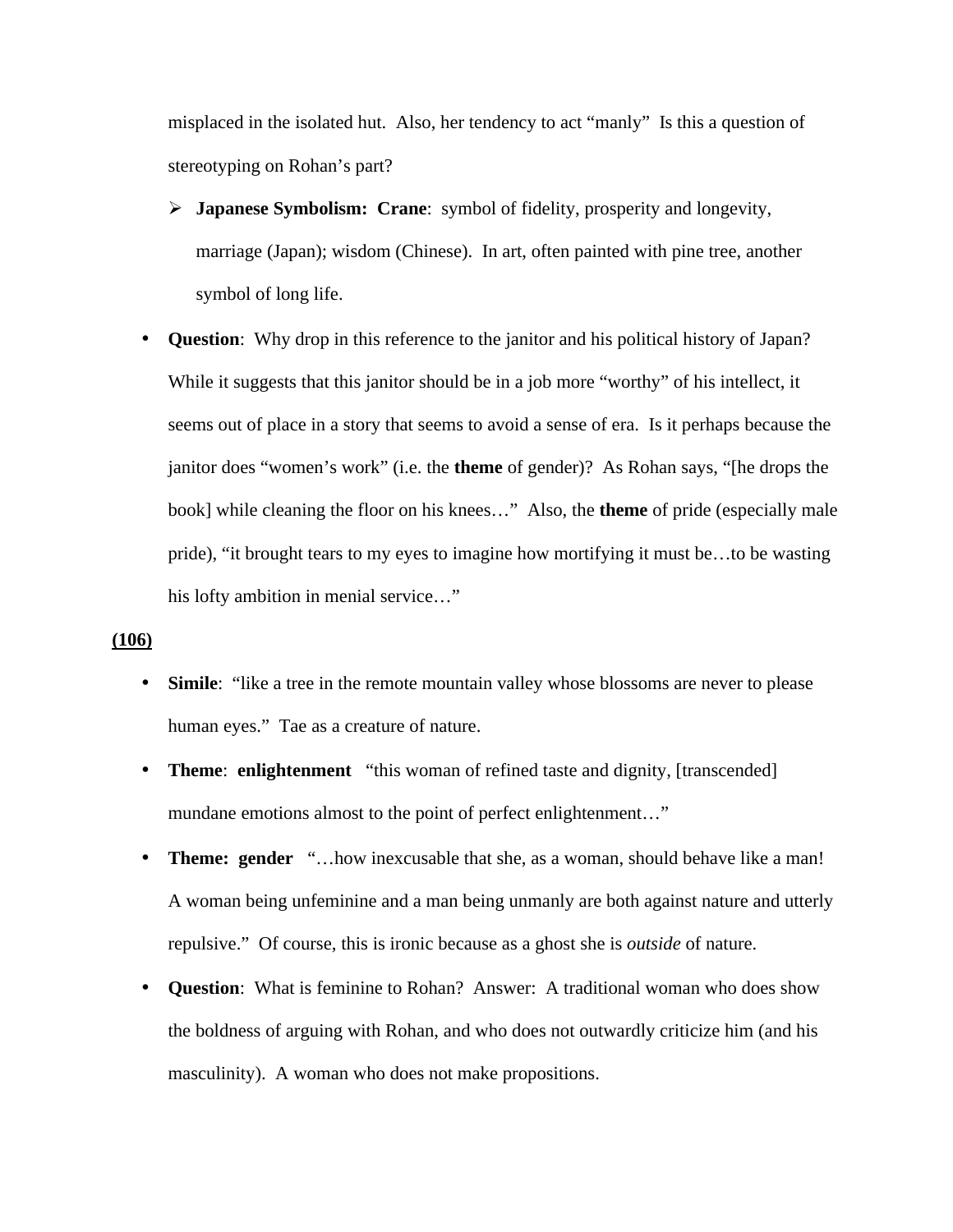- **Theme:\*\*\*Religion/enlightenment** "…when a woman acts unfeminine and a man unmanly in an almost divine way, they both have attained the sphere of the holy." This seems to be a particularly important point, perhaps of the whole story. Tae and Rohan connect beyond the boundaries of the natural world. To use a hackneyed phrase, they are soulmates, and this allows Tae to *appear* to Rohan.
- **Irony**: "...if she actually meant to hold me as a wet nurse would a small boy, she can't be a masculine woman but an extraordinary, superior being…"—which of course, she is. And: "Her clear eyes betrayed that she was undisturbed by the trivial matters of the world.

# **(107) PART III**

- **Simile**: "like a moon afloat in the dreamy spring sky over the Yangtze River after a gentle breeze has wafted the clouds away." **Extended metaphor**: **nature**. Tae as a creature of nature. Also, the moon suggests the heavens, as well as romance.
- **Simile**: "Her eyes radiated happiness, like the sultry mist around Mt. Randen, softly shimmering on a jewel…" **Extended metaphor: jewel**
- **Extended metaphor: nature** Tae as of nature: "…I was treasured like a butterfly." Also, the use of images of dewdrops (like Rohan she is a companion of the dew), pampas grass, and "cherished like a flower."
- **Theme: death:** "After the untimely death of my father…" and, "after we sent my father off with a streak of crematory smoke…"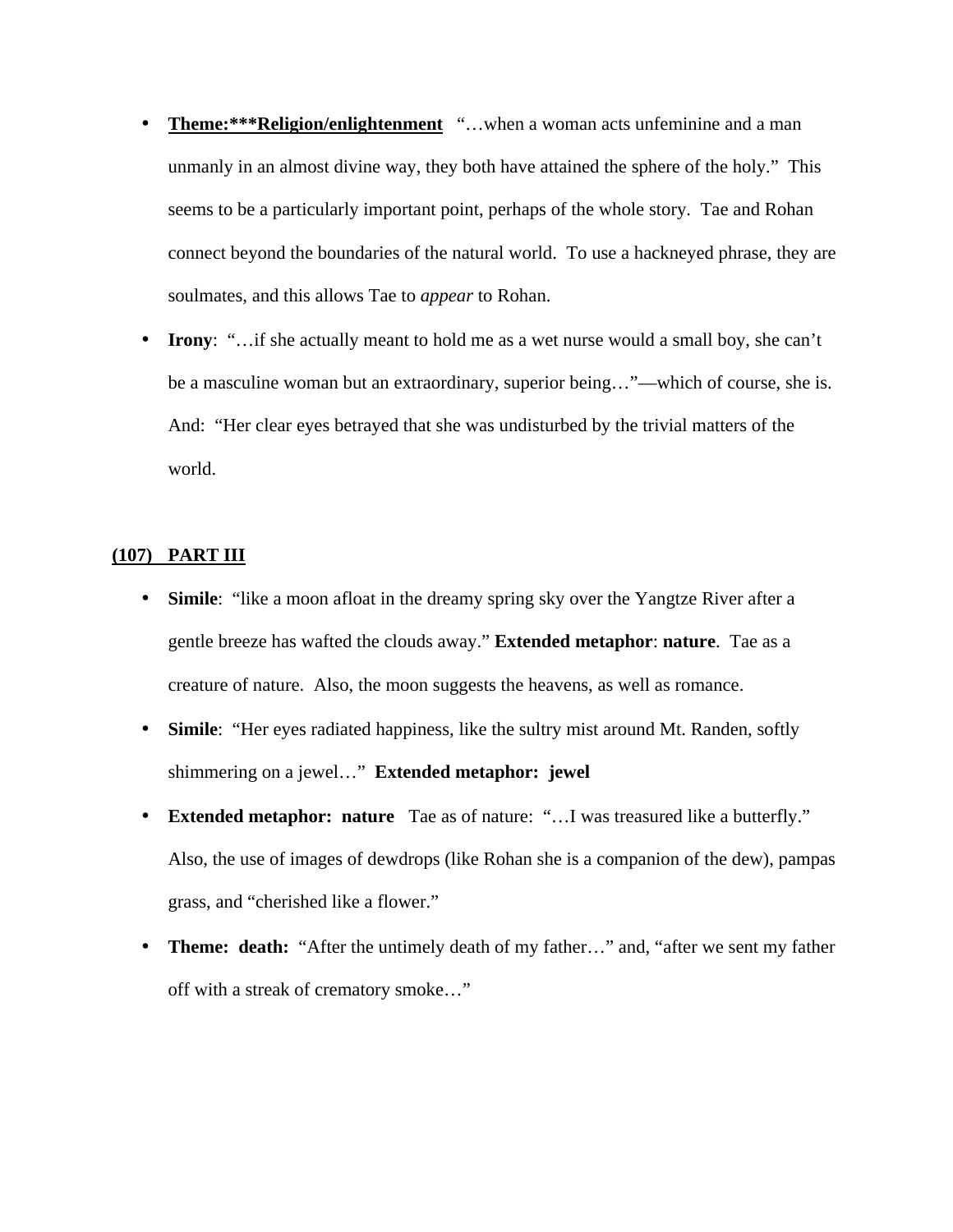- **Theme: loneliness/ isolation** Her father is cremated in "a desolate field" and "three times daily his seat at the table was vacant…" Is this also alluding indirectly to Tae's family curse of loneliness and life without love?
- **Imagery:** her mother "picking at her food as if she hardly had the strength to lift her chopsticks" and "she seemed to subsist solely on warm water…"

# **(108)**

- **Symbolism: Music** A home without music as one without life; Tae is effectively withdrawing from the living.
- **Symbolism:** Books Tae is partially liberated by reading. More importantly, she is presented to Rohan as well read, as an equal (perhaps) intellectually.
- **Theme: gender/feminism (?)** "I also observed that, since olden times, men have always been superficial beings who love and care but for a time, their desire intense but their patience thin. They delight in meeting women but never grieve over parting, prefer those who coquettishly flatter them, glory recklessly in love conquests, and admire a woman for the beauty of her appearance just as they would a dog or cat for its fur markings…" One could claim that Tae is a feminist. Perhaps, the teacher can remind the student that this work was written in 1890 in Japan! The teacher may ask about other female characters of pre- $20<sup>th</sup>$  century literature that have shown a similar rebellious streak (Wife of Bath of *The Canterbury Tales* comes to mind…)
- **Allusion**: *Tale of the Genji*: "I vehemently loathed amorous men like Prince Genji…" Tae dares to dislike the canonical text of Genji for very modern reasons.

**(109)**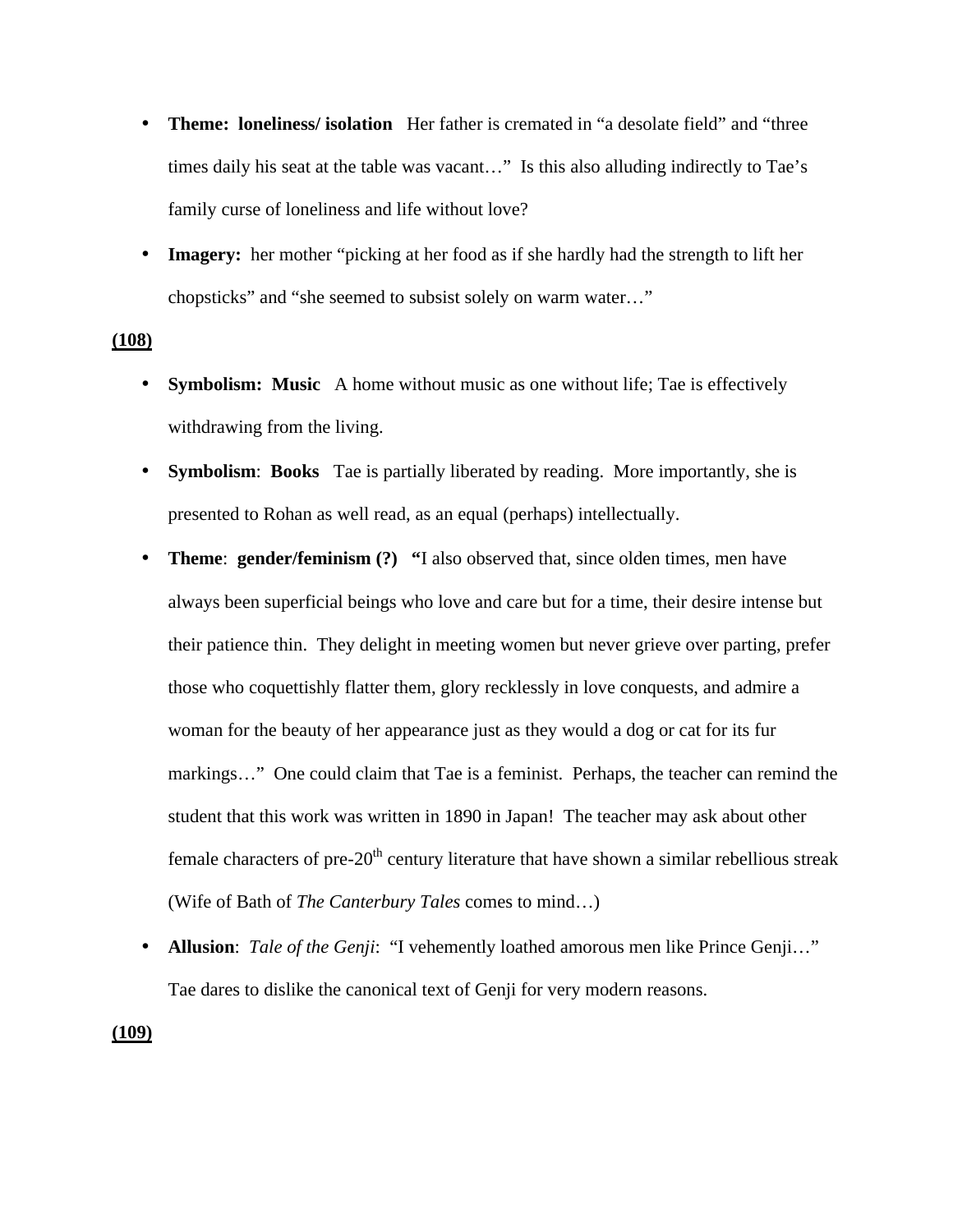- **Imagery/simile:** "I felt as if ice-cold water had just been poured over my head, and at the same time, as if my eyebrows were being seared in a fierce flame…"
- **Theme: mystery/Suspense:** "It's too painful for me to mention what was written in the letter…" Tae refuses to divulge what is in the letter.
- **Theme: death** "…May my body dissolve soon, turning me into an ethereal spirit so I can join my mother." Also, **irony** since she gets her wish.
- **Symbolism: Clothing** (clothing as society and femininity): "...my hair was without the fragrance of hair oil…rouge and powder were completely forgotten. I no longer took pains to pick out the right sashes, to select the tight thongs for my clogs, or to coordinate my wardrobe."
- **Theme: gender (feminine)** "I was rid of all female concerns."Considering the previous remarks, is this indeed liberating for Tae?

# **(110)**

- **Metaphor: nature** "Flowers bloomed, but I was wilted. Birds sang, but I was silent. The silvery moon cast no reflection on the turbid waters of my heart." And later: "Frost and cold weighted cold in my heart…" Tae as out of balance, not connected to nature/ the natural.
- **Theme: isolation; religion/faith** "In my anguish I resented gods, Buddhas, people, and even heaven and earth." And, "My agonizing rage against gods and Buddhas intensified to such an extent that I would have stabbed them with a needle…"
- **Theme: love** Tae finds out about the young nobleman in love with her.
- **Theme: filial piety** The young man falls in love with Tae because of her filial piety: " 'The young girl [Tae] who has just left is not only beautiful but also touching in her filial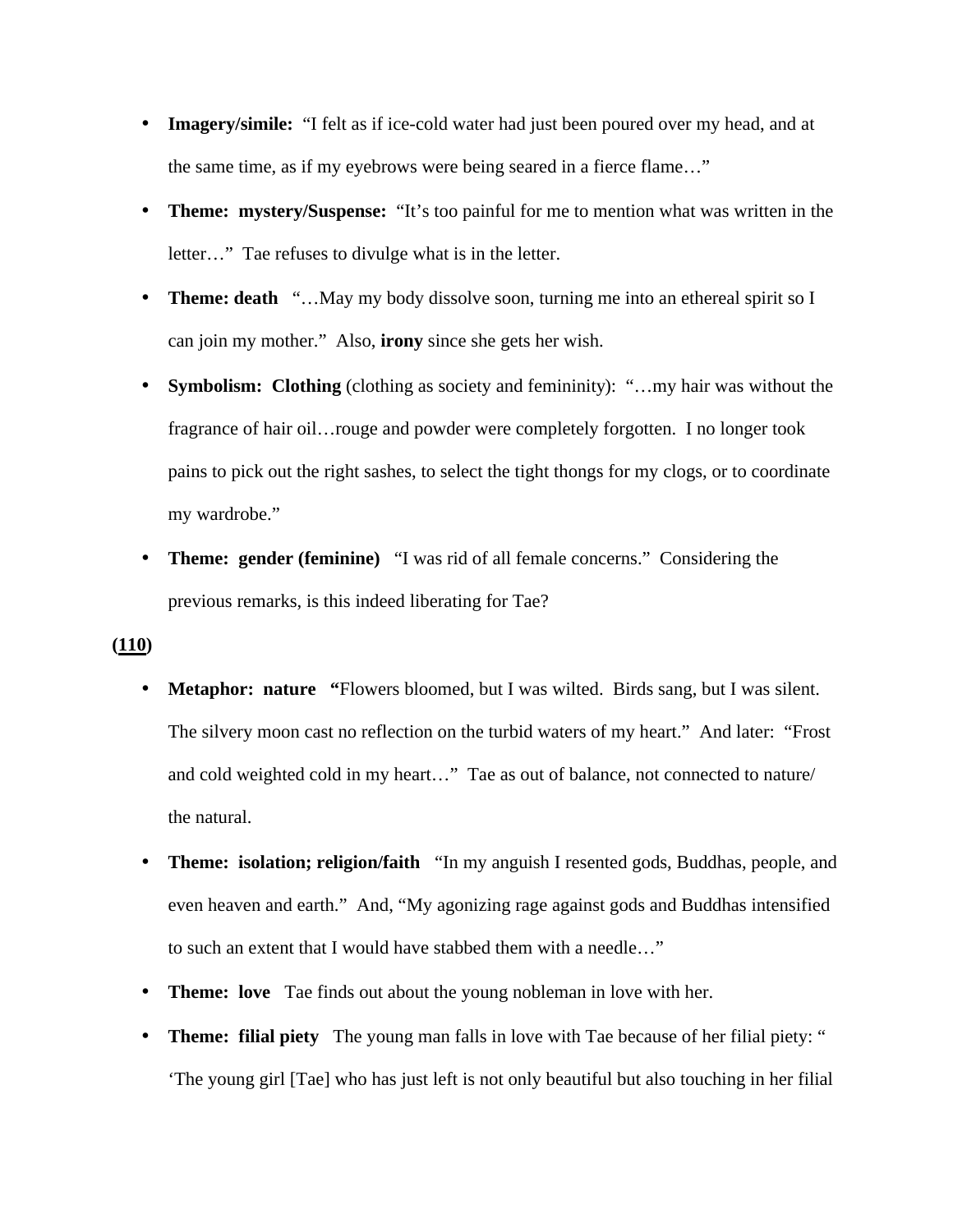piety…"Tae refuses the young man because of her mother's letter, ironic since he fell in love because of this quality.

**(111)**

• **Question:** Initially, Tae dismisses the young nobleman because she believes it was "merely a fleeting male fancy and an ignoble pursuit of beauty." As a young woman, does her judgmental attitude cause not only her own misery and loneliness, but also that and the eventual death of her suitor?

# **(111-112)**

• **Theme: Love/Romance** The suitor suffers in the typical lovesick manner: "He is grief-stricken at the sight of flowers or the moon…[h]e eats less and less, spends the day dozing, and tosses and turns at night…he…talks to himself day and night, saying things like 'if I were gone like a dewdrop that might as well evaporate, would she take pity on me…I wish to give up my life swiftly." Perhaps remind students of other lovesick characters (Hamlet, Romeo.) Of course, the young nobleman sickens eventually dies of a broken heart.

# **(113)**

- **Theme: Love and romance** A continuation of the suitor's suffering, including the romantic conventions of love poetry.
- **Isolation/loneliness:** Tae continues to choose solitude due to **filial piety**, and as a result becomes cold and cruel.
- **Theme: supernatural; metaphor; foreshadowing** The nobleman's messenger refers to Tae as a demon.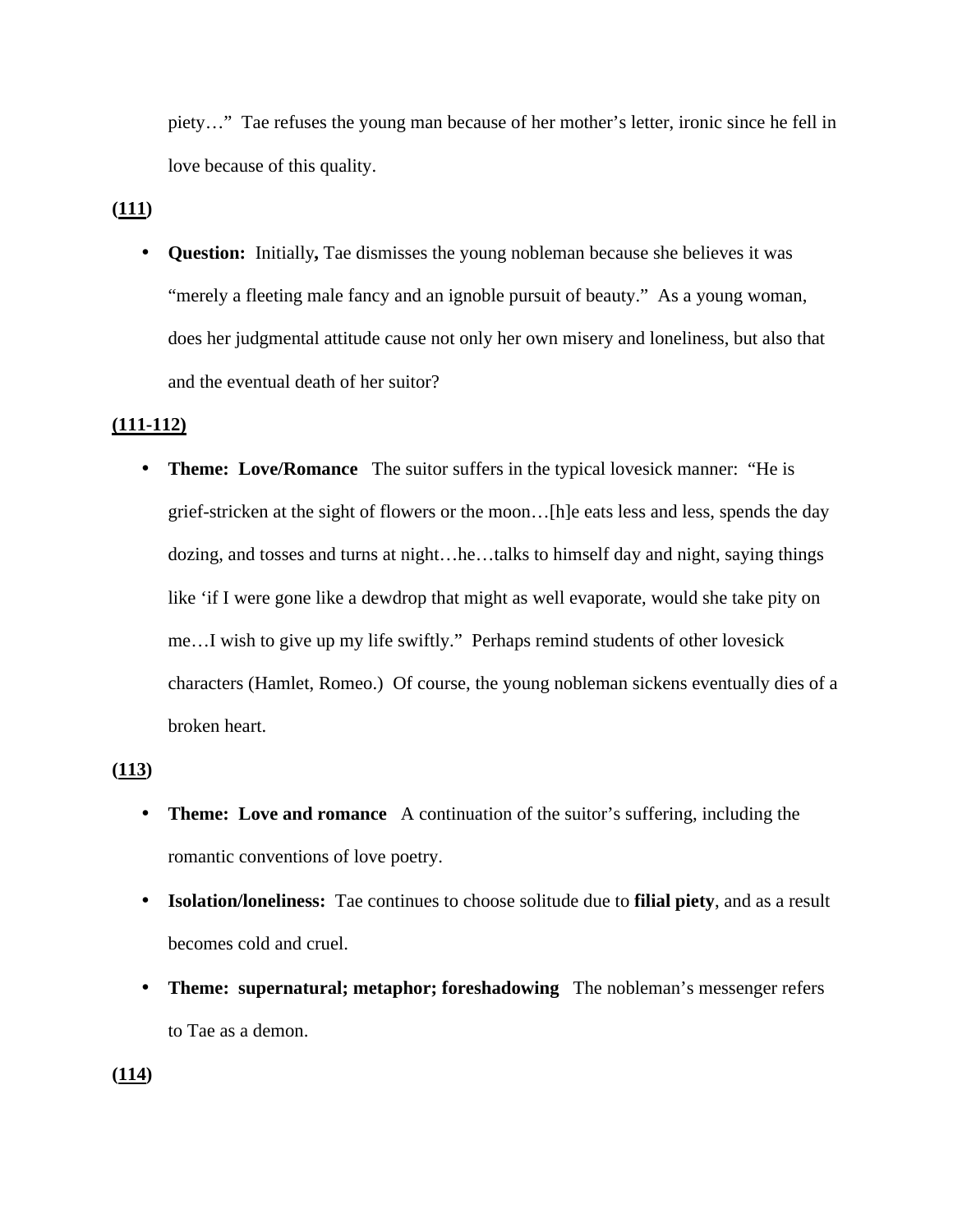- **Allusion:** *Tale of the Gengi (Evening Faces)*—a reversal of the dying lover (the nobleman) as the lover (Tae and Gengi) look on; both are to blame for the death of their lover (*Genji*—the jealous spirit (unrequited love) kills Genji's lover; *Encounter*- the unrequited lover dies.)
- **Theme: death** Not only does the suitor die, but Tae figuratively dies "... I collapsed in a swoon. When I came back to life…I returned to my house feeling I could hardly linger in this world."
- **Theme**: **death and the afterlife/supernatural:** "…his shadowy phantom appeared while I was chanting sutras before the family altar..." Tae is visited by the dead as she mourns for her dead parents. She then follows the phantom into the mountains.
- **Theme: enlightenment** Tae, delirious, wanders into the wilderness (as Rohan is doing); she meets an enlightened priest, and finds peace. "I am able to contemplate an infinite number of things in my quietude…I find people fascinating in their own ways…Now I am amused by my own existence…I love Buddhas, I love ordinary men, and I truly love you too. There is not a single thing in the world I hate…"
- **Theme/symbol: nature** Tae gains enlightenment in the wilderness, and then with enlightenment, see the beauty in nature, "…the rising water in the valley stream announces the coming of spring, and the falling leaves in the hills foretell the approach of winter

# **(115)**

• **Theme: enlightenment** Or lack thereof—Rohan "[fails] to comprehend [the story's] true meaning. Tae will try to teach him the true meaning, but only with her disappearance with the morning will he understand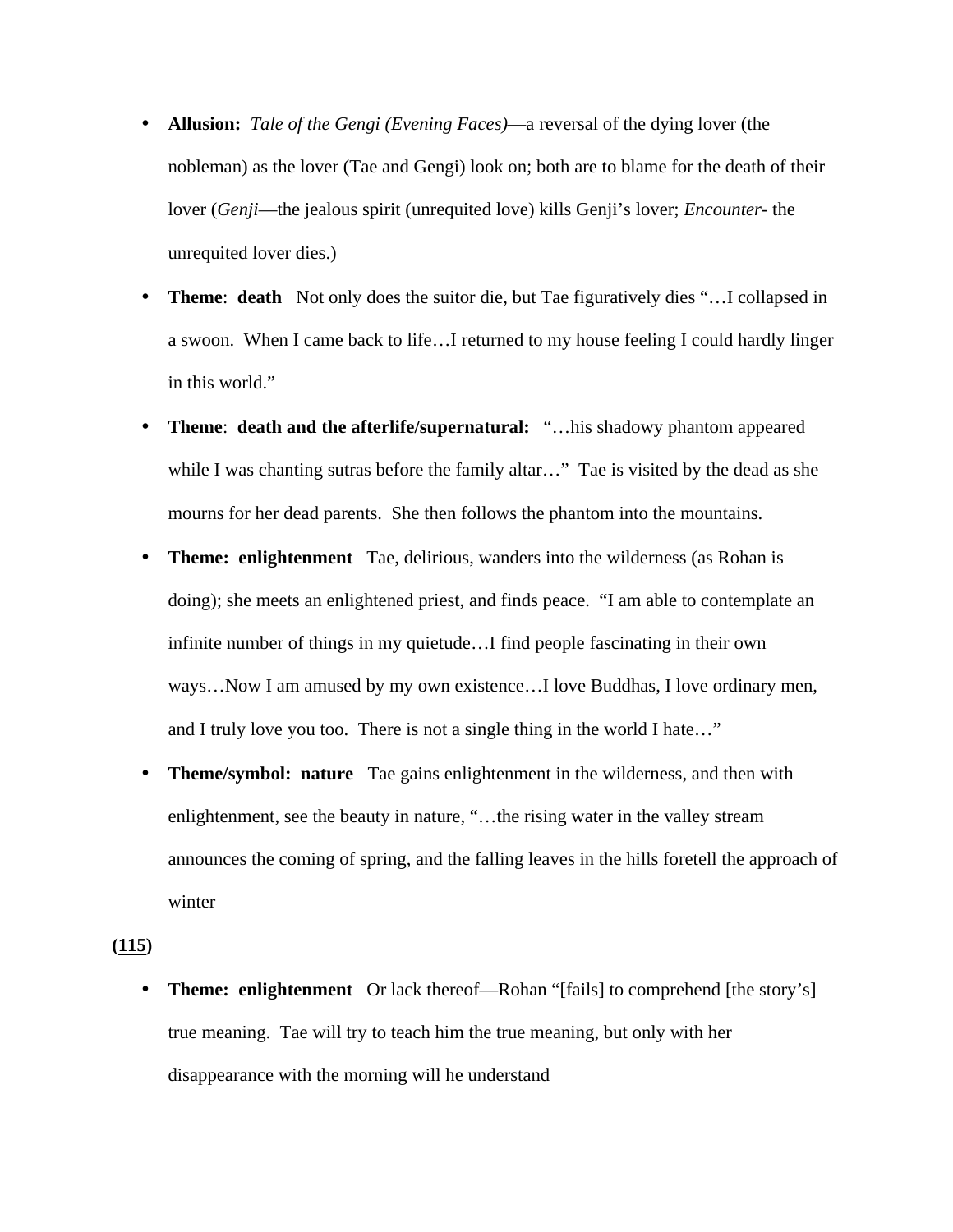- **Theme: Death; Life as mysterious and ever-changing** Upon finding the house and Tae gone with the morning, Rohan finds a skull at his feet; this experience teaches him much, and helps him on his path to enlightenment.
- **Theme: Enlightenment** Rohan discovers that "...if love and compassion are mutual, I am within him, and he is within me. With no distance between us, we perceive each other's emotions and share our boundaries. A skull in s secluded valley attracted the mind of a solitary wayfarer traveling in the present, and that traveler in the deep mountain perceived the former life of the skull. Our karmic paths happened to cross, and we chose not to forgo a momentary encounter…I then buried the skull left behind by the spirit, who had communicated by the vibration of my heartstring…" Rohan's connection to the spirit of Tae defied the physical world, and he gains (some) enlightenment through the process.
- **Theme: Death** Rohan discovers the truth of Tae's last days of life. Tae's physical self was more demonic than she is in death. She is essentially a walking corpse, in the process of rotting away, "'Her entire body looked grayish-red, with an uncanny purple shine here and there…Her left foot barely retained three toes…Her browless forehead bulged prominently, full of purplish hollows oozing gray-yellow pus…her right eye was merely a crater smeared with pus…" and so on. She repeats "I abandon the world…" which she of course, does. Only with death is Tae able to re-claim her beauty (or one might ask if she is only beautiful in death…)

#### **(116)**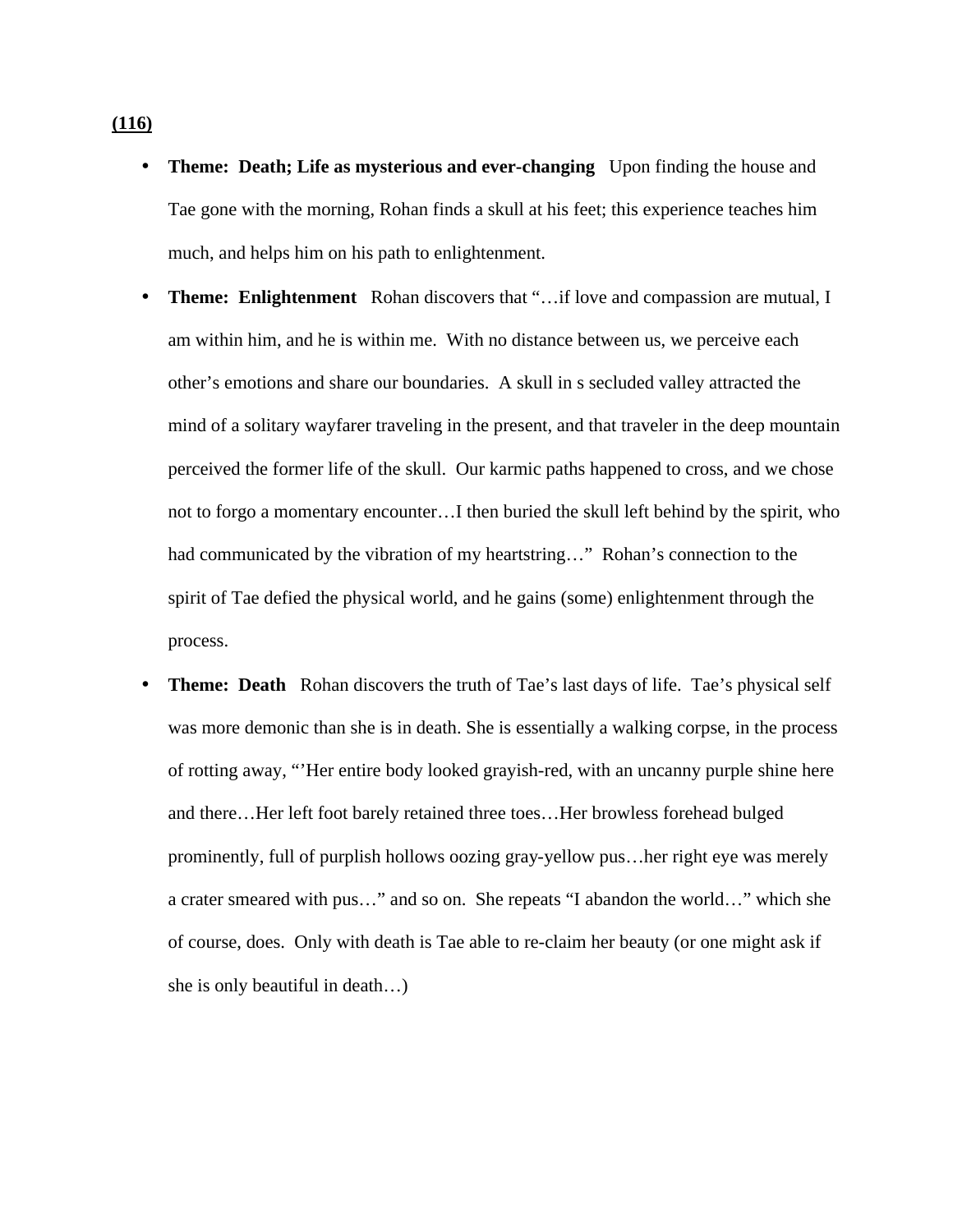#### *Encounter with a Skull*

#### **Buddhist and Japanese symbols and vocabulary**

**Bats**: (90) It is seen by some as a contradictory symbol, emblematic of happiness and long life in China while possessing a meaning not far removed from that of the dragon and the hermaphrodite in Western

**Three spheres**: (101) There are many types of gods, and that there are gods in all three spheres. The gods of the two higher spheres are beings who, in their previous lifetime, attained a very sublime state of meditation, like the states the Buddha was taught by his teachers—before he became truly enlightened. As a karmic consequence, they spend an entire (long) life in meditation at that high level in these upper two spheres.

The gods are more powerful than us, live longer, and have much less pain and discomfort in their lives. On the other hand, they are not necessarily any more wise or enlightened; they are not necessarily any closer to nirvana.

**Arhat**: (102) The highest kind of saint who is exempt from further rebirth.

**Contemplation of the Nine Stages if Human Corpses**: (103) Navasivathika, looking at corpses, in nine different stages of decay, from one newly dead to one reduced to crumbling bones, and, in each case, applying what is seen to oneself, reflecting that one's own body must meet a similar fate;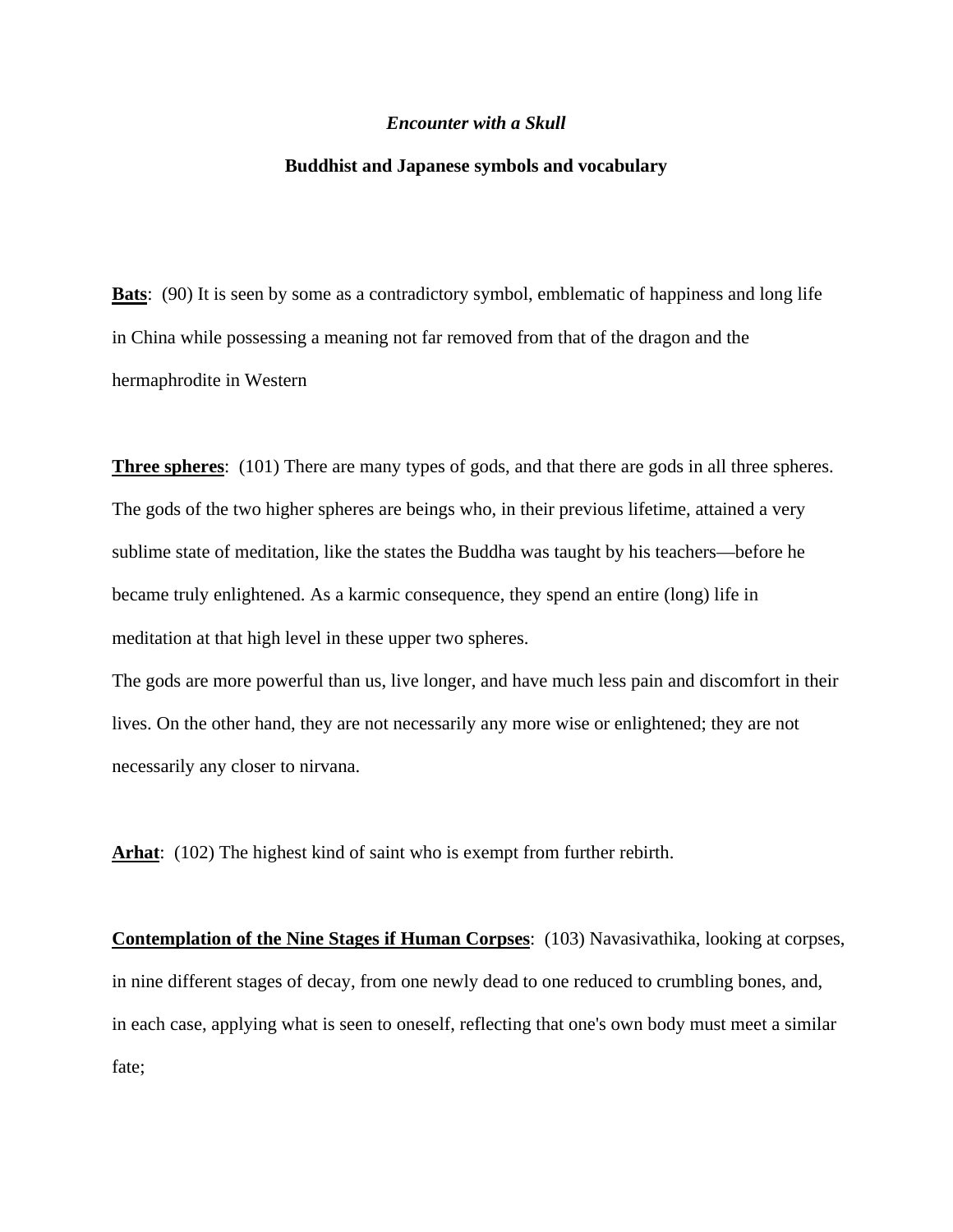**Deer**: (105) The deer is often symbolic if the Buddha's teachings because the first teaching of the Buddha was in the Deer Park at Sarnath.

**Fox**: (103) Like western folklore, the fox is clever and dangerous to mankind's innocence.

**Crane**: (105) Symbol of fidelity, prosperity and longevity, marriage (Japan); wisdom (Chinese).

In art, often painted with pine tree, another symbol of long life.

**Sutra**: (114) A text which claims to have been spoken by the Buddha

**Bodhisattva**: A person who wishes to win full enlightenment. Or to become a Buddha

**Path**: The straight and direct road to Nirvana.

**Zen**: One of the schools of Chinese and Japanese Buddhism, emphasizing abandonment as the way to enlightenment.

**Tae**: Another name for Benzai Tennyo, the name of a Japanese goddess of sexuality and fertility, also of music, fortune and wealth

**Rohan**: Meaning "companion of the dew"; another name for *ronin,* a wandering samurai because either he was dismissed or his lord had died. He has no home, or place in society.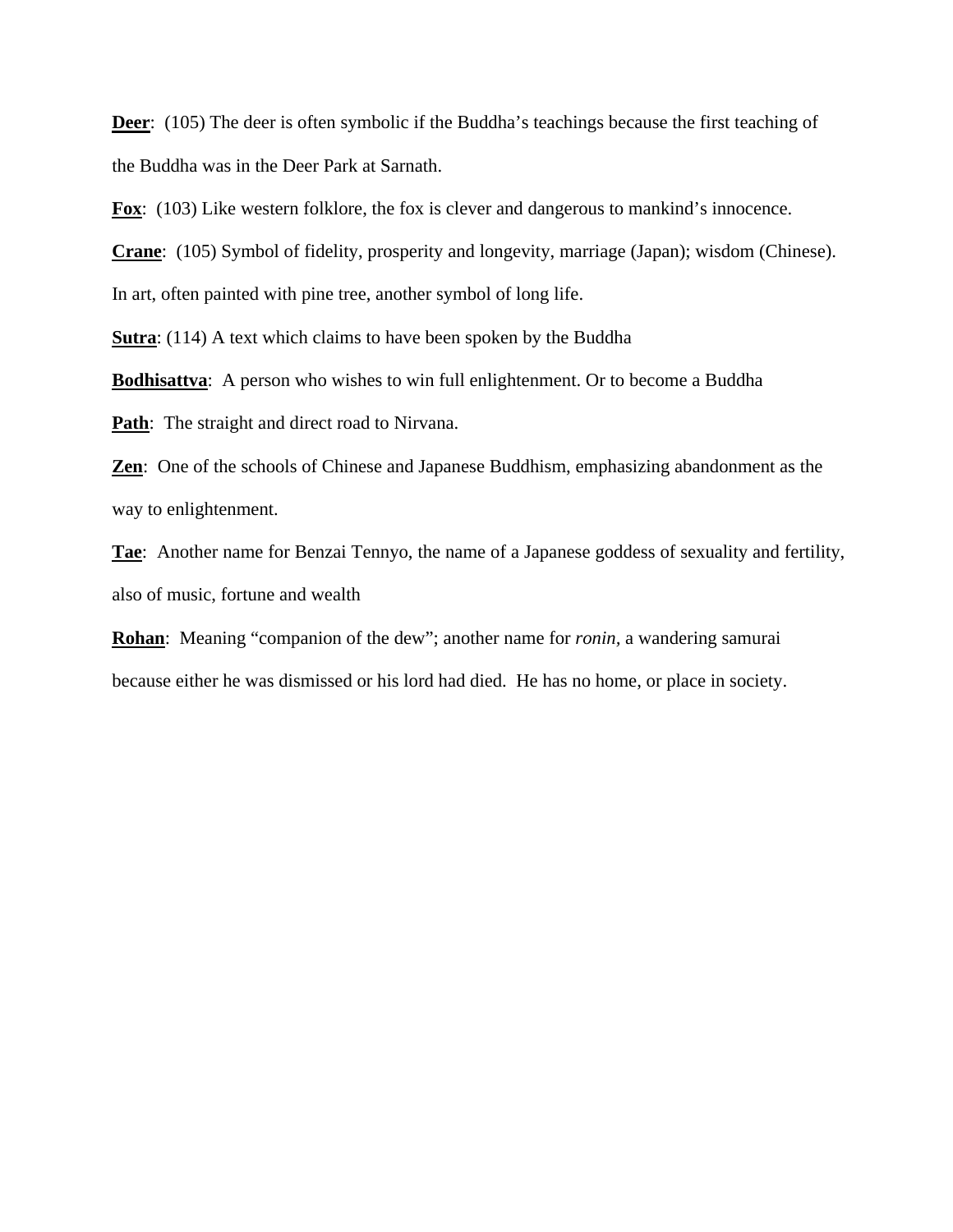## **Final Evaluation: Essay:** (Handout attached)

Using the notes from the first reading, and the optional one-page essay from the second reading (reading with contextual information), have the students write on one of the following:

- 1. How does the author investigate the process of finding one's own self? Consider both characters' stories, and their struggle to find their way to happiness. Do they find their way to happiness? Does it matter?
- 2. Is this a horror story? Why or why not?
- 3. What do you think the ending means? What do you think the author was getting at?
- 4. Look at the two characters. What do you think the author is saying about gender? Do the characters fulfill their roles as man and woman in the manner you expected?
- 5. Write a paper on symbolism and metaphor. How does the author use these devices? How do they enrich the text? Consider the use of nature or clothing for your essay.
- 6. Pick one of the themes that you investigated on your close reading, and write a succinct essay on that specific theme. You may cite another work read in school as a comparison, if you would like.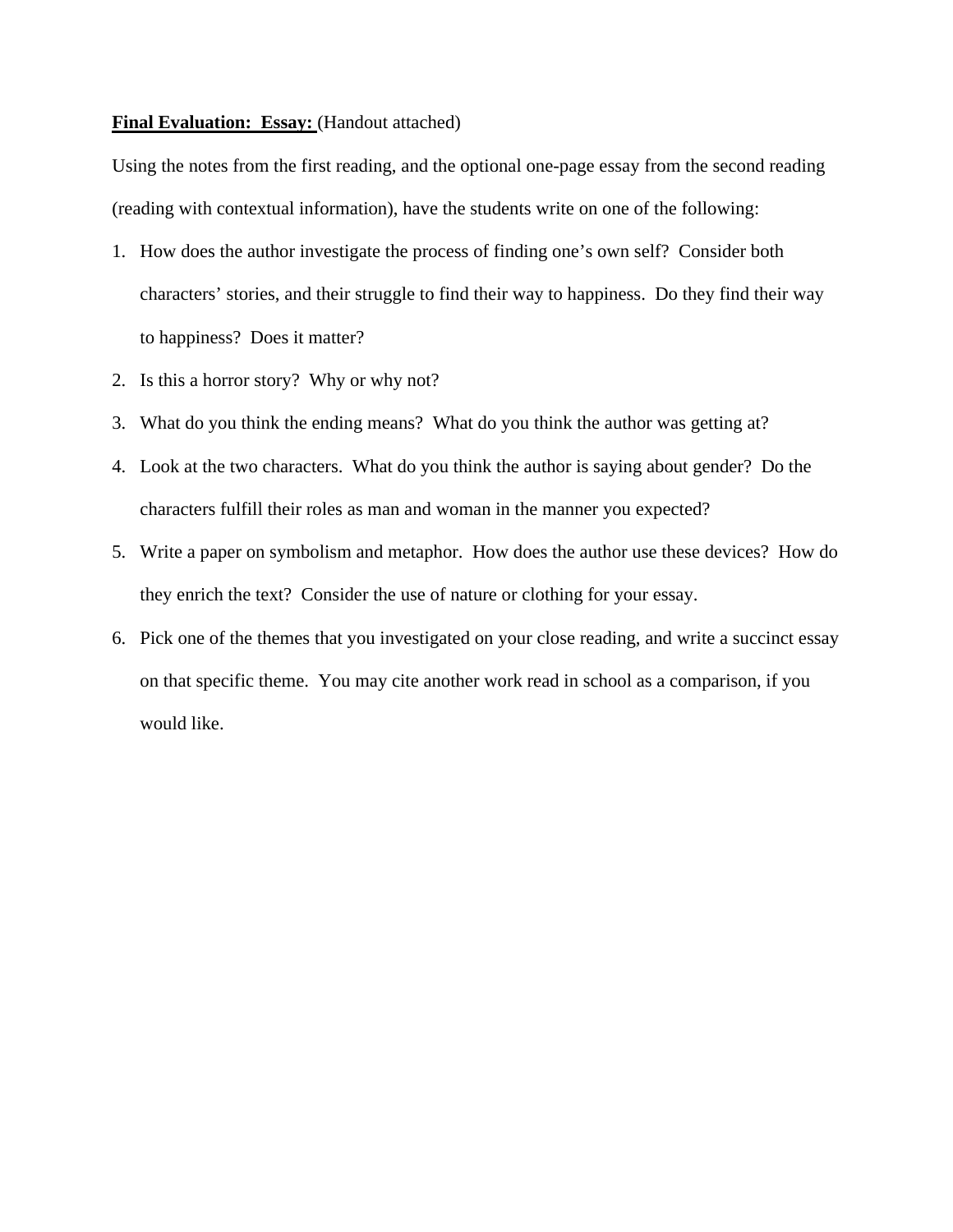**Alternative assignments**: Here are some ideas if the teacher prefers not to give an essay as a final evaluation.

- 1. Draw an accurate set design of the hut in the wilderness.
- 2. Using what you know about the clothes in the story, design the costumes of Rohan and Tae. Remember that Rohan would have a few costume changes.
- 3. Write a screenplay and film a video of the short story. You may consider doing only one scene, but it should be one of the following: the meeting of Rohan and Tae, Tae's story, the next morning, and Rohan's discovery of the truth about Tae.
- 4. Draw a storyboard or comic strip of the story. For individual scenes, look at #3 option.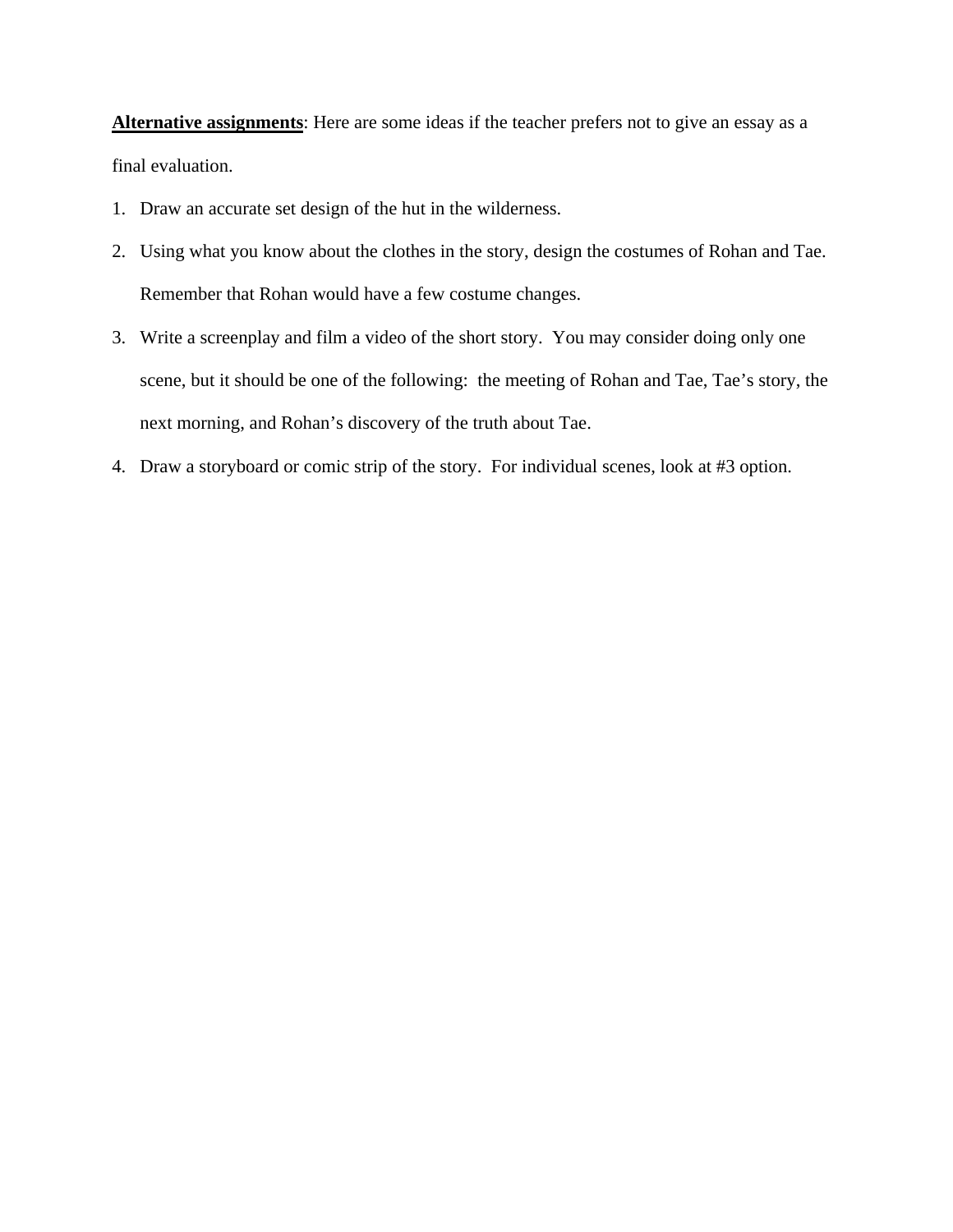# **Encounter with a Skull**

# **Essay Topics**

Using your notes write a three to five page paper on one of the following topics. You must include at least five quotations from the text in the body of your essay, using the MLA method of citing quotations.

- 1. How does the author investigate the process of finding one's own self? Consider both characters' stories, and their struggle to find their way to happiness. Do they find their way to happiness? Does it matter?
- 2. Is this a horror story? Why or why not?
- 3. What do you think the ending means? What do you think the author was getting at?
- 4. Look at the two characters. What do you think the author is saying about gender? Do the characters fulfill their roles as man and woman in the manner you expected?
- 5. Write a paper on symbolism and metaphor. How does the author use these devices? How do they enrich the text? Consider the use of nature or clothing for your essay.
- 6. Pick one of the themes that you investigated on your close reading, and write a succinct essay on that specific theme. You may cite another work read in school as a comparison, if you would like.